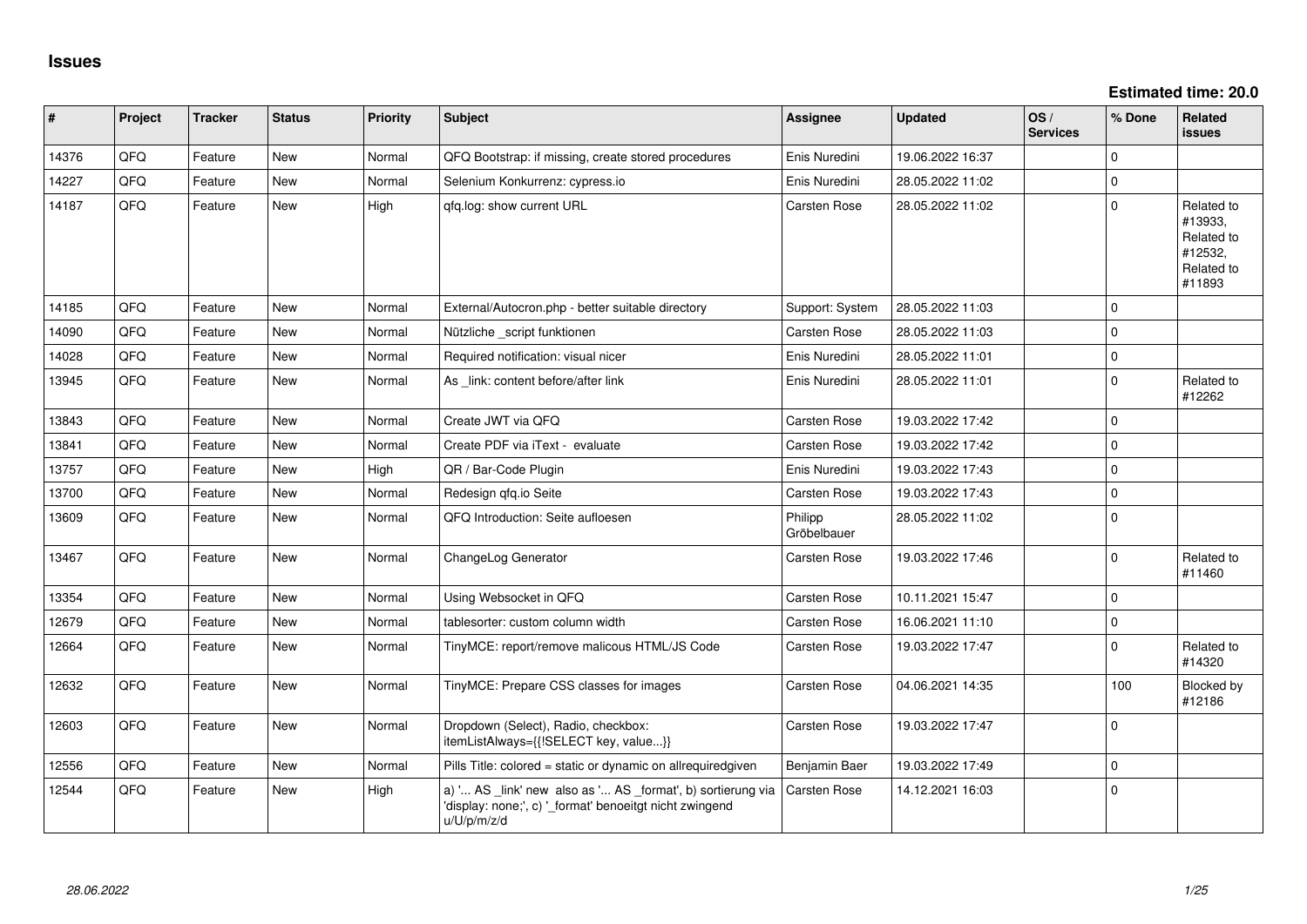| #     | Project | <b>Tracker</b> | <b>Status</b> | <b>Priority</b> | <b>Subject</b>                                                                                                 | Assignee            | <b>Updated</b>   | OS/<br><b>Services</b> | % Done      | Related<br><b>issues</b>                                              |
|-------|---------|----------------|---------------|-----------------|----------------------------------------------------------------------------------------------------------------|---------------------|------------------|------------------------|-------------|-----------------------------------------------------------------------|
| 12532 | QFQ     | Feature        | New           | High            | SIP-Parameter bei Seitenaufruf in Browser-Console<br>anzeigen                                                  | Carsten Rose        | 07.12.2021 17:19 |                        | $\Omega$    | Related to<br>#11893,<br>Related to<br>#14187                         |
| 12490 | QFQ     | Feature        | <b>New</b>    | Normal          | Loading Plugins in QFQ - see what tinymce does. (lazy<br>loading)                                              | Benjamin Baer       | 08.06.2022 10:37 |                        | $\Omega$    | Related to<br>#12611,<br>Related to<br>#10013,<br>Related to<br>#7732 |
| 12480 | QFQ     | Feature        | <b>New</b>    | Normal          | If QFQ upgrade is running, block further request                                                               | <b>Carsten Rose</b> | 03.05.2021 20:45 |                        | $\mathbf 0$ |                                                                       |
| 12477 | QFQ     | Feature        | <b>New</b>    | Normal          | Support for refactoring: Form, FormElement, diverse<br>Tabellen/Spalten, tt-content Records                    | Carsten Rose        | 03.05.2021 20:45 |                        | $\mathbf 0$ |                                                                       |
| 12476 | QFQ     | Feature        | <b>New</b>    | Normal          | clearMe: a) should trigger 'dirty', b) sticky on textarea resize                                               | Benjamin Baer       | 04.01.2022 08:40 |                        | $\mathbf 0$ | Related to<br>#9528                                                   |
| 12474 | QFQ     | Feature        | New           | Normal          | Check BaseConfigURL if it is given and the the last char is '/'                                                | Carsten Rose        | 03.05.2021 20:45 |                        | $\mathbf 0$ |                                                                       |
| 12465 | QFQ     | Feature        | New           | Normal          | QFQ Function: use in FE to fill StoreRecord                                                                    | Carsten Rose        | 05.05.2021 21:58 |                        | $\pmb{0}$   |                                                                       |
| 12413 | QFQ     | Feature        | New           | Normal          | STORE TYPO3: enhance for {{be users.email:T}},<br>{{fe users.email:T}}                                         | Carsten Rose        | 03.05.2021 20:45 |                        | $\mathbf 0$ | Related to<br>#12412,<br>Related to<br>#10012                         |
| 12412 | QFQ     | Feature        | <b>New</b>    | Normal          | Action/Escape qualifier 'e' (empty), '0': if given, an empty<br>string (or '0') will be treated as 'not found' | Carsten Rose        | 08.05.2021 09:40 |                        | $\Omega$    | Related to<br>#12413,<br>Related to<br>#10012                         |
| 12400 | QFQ     | Feature        | <b>New</b>    | Normal          | Tutorial ist in QFQ Doku, Wird in der Suche gefunden, es<br>gibt aber kein Menupunkt - Inhalt ueberpruefen     | <b>Carsten Rose</b> | 03.05.2021 20:45 |                        | $\Omega$    |                                                                       |
| 12330 | QFQ     | Feature        | <b>New</b>    | Normal          | Copy to input field / text area / TinyMCE                                                                      | <b>Carsten Rose</b> | 07.04.2021 09:01 |                        | $\mathbf 0$ |                                                                       |
| 12269 | QFQ     | Feature        | <b>New</b>    | Normal          | 2FA - Login                                                                                                    | <b>Carsten Rose</b> | 03.05.2021 20:45 |                        | $\mathbf 0$ |                                                                       |
| 12186 | QFQ     | Feature        | <b>New</b>    | High            | TinyMCE Config für Objekte                                                                                     | <b>Carsten Rose</b> | 07.12.2021 17:19 |                        | $\mathbf 0$ | <b>Blocks</b><br>#12632                                               |
| 12163 | QFQ     | Feature        | <b>New</b>    | Normal          | Checkbox: table wrap                                                                                           | <b>Carsten Rose</b> | 03.05.2021 20:51 |                        | $\mathbf 0$ |                                                                       |
| 12162 | QFQ     | Feature        | New           | Normal          | FE.type=sendmail: personalized mailing (several mails) via<br>template                                         | <b>Carsten Rose</b> | 03.05.2021 20:45 |                        | $\mathbf 0$ |                                                                       |
| 12156 | QFQ     | Feature        | New           | Normal          | Form: Optional disable 'leave page'                                                                            |                     | 03.05.2021 20:45 |                        | $\pmb{0}$   |                                                                       |
| 12146 | QFQ     | Feature        | New           | Normal          | Autocron Job: Anzeigen wann der naechste Job ausgefuehrt<br>wird, resp das er nicht ausgefuehrt wird           | Carsten Rose        | 15.03.2021 15:23 |                        | $\mathbf 0$ |                                                                       |
| 12135 | QFQ     | Feature        | New           | Normal          | Subrecord: Notiz                                                                                               |                     | 24.04.2021 16:58 |                        | $\pmb{0}$   |                                                                       |
| 12119 | QFQ     | Feature        | <b>New</b>    | Normal          | AS paged: error message missing if there ist no 'r' argument.   Carsten Rose                                   |                     | 03.05.2021 20:51 |                        | $\Omega$    |                                                                       |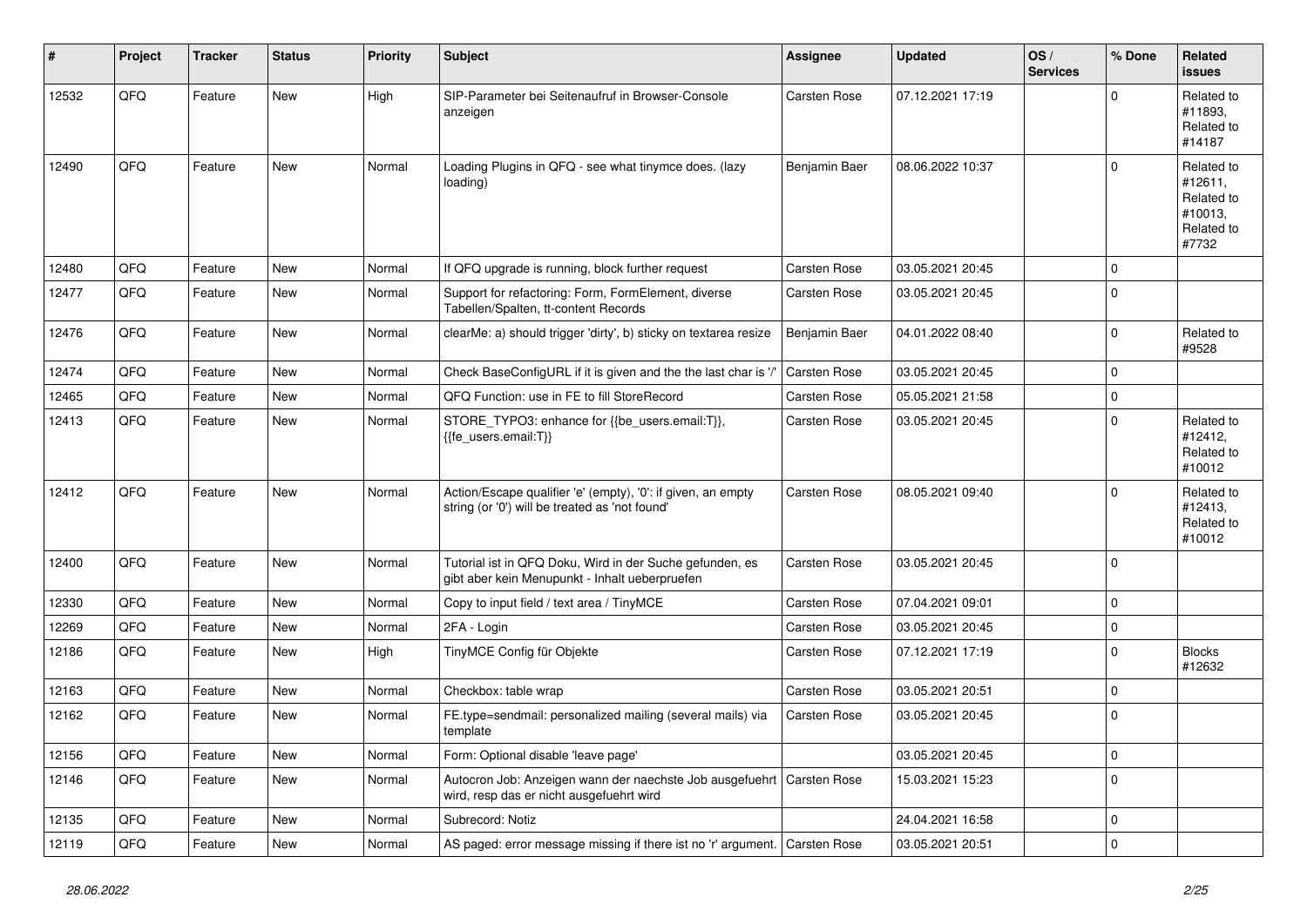| $\vert$ # | Project | <b>Tracker</b> | <b>Status</b> | Priority | <b>Subject</b>                                                                                       | Assignee                                               | <b>Updated</b>   | OS/<br><b>Services</b> | % Done      | Related<br><b>issues</b>                      |                      |
|-----------|---------|----------------|---------------|----------|------------------------------------------------------------------------------------------------------|--------------------------------------------------------|------------------|------------------------|-------------|-----------------------------------------------|----------------------|
| 12109     | QFQ     | Feature        | <b>New</b>    | Normal   | Donwload Link: Plain, SIP, Persistent Link, Peristent SIP -<br>new notation                          | Carsten Rose                                           | 03.05.2021 20:45 |                        | $\Omega$    | Related to<br>#12085                          |                      |
| 12039     | QFQ     | Feature        | <b>New</b>    | Normal   | Missing htmlSpecialChar() in pre processing on form submit                                           |                                                        | 18.02.2021 00:09 |                        | $\Omega$    | Related to<br>#14320                          |                      |
| 12038     | QFQ     | Feature        | New           | Normal   | a) STORE VAR: filenameOnlyStripUniq, b) SP:<br>QSTRIPUNIQ()                                          |                                                        | 17.02.2021 23:55 |                        | $\Omega$    |                                               |                      |
| 12024     | QFQ     | Feature        | <b>New</b>    | Normal   | Excel Export: text columns by default decode<br>htmlspeciachar()                                     | Carsten Rose                                           | 17.02.2021 23:55 |                        | $\Omega$    | Related to<br>#12022                          |                      |
| 12023     | QFQ     | Feature        | <b>New</b>    | Normal   | MySQL Stored Precdure: QDECODESPECIALCHAR()                                                          | <b>Carsten Rose</b>                                    | 16.02.2021 11:16 |                        | $\Omega$    | Related to<br>#12022                          |                      |
| 11955     | QFQ     | Feature        | New           | Normal   | subrecord: new title option to set <th> attributes - e.g. to<br/>customize tablesorter options.</th> | attributes - e.g. to<br>customize tablesorter options. | Carsten Rose     | 03.05.2021 20:47       |             | $\mathbf 0$                                   | Related to<br>#11775 |
| 11893     | QFQ     | Feature        | <b>New</b>    | High     | Broken SIP: a) only report one time, b) only report in main<br>column                                | Carsten Rose                                           | 12.05.2021 12:13 |                        | $\Omega$    | Related to<br>#12532,<br>Related to<br>#14187 |                      |
| 11892     | QFQ     | Feature        | New           | Normal   | tablesorter: columns with links are hard to order - new<br>qualifier 'Y: <ord>'</ord>                | Enis Nuredini                                          | 23.03.2022 09:22 |                        | $\mathbf 0$ |                                               |                      |
| 11850     | QFQ     | Feature        | <b>New</b>    | Urgent   | Wizard Form: basierend auf einer Tabelle eine Form<br>anlegen.                                       |                                                        | 03.05.2021 21:12 |                        | $\Omega$    | Blocked by<br>#8082                           |                      |
| 11775     | QFQ     | Feature        | <b>New</b>    | Normal   | Subrecord Tooltip pro Feld                                                                           | Carsten Rose                                           | 18.12.2020 15:22 |                        | $\Omega$    | Related to<br>#11955                          |                      |
| 11747     | QFQ     | Feature        | <b>New</b>    | Normal   | Maintenance Page with Redirect                                                                       | Carsten Rose                                           | 03.05.2021 20:47 |                        | $\mathbf 0$ | Related to<br>#11741                          |                      |
| 11716     | QFQ     | Feature        | <b>New</b>    | Normal   | Form an beliebiger Stelle im Report anzeigen                                                         |                                                        | 09.12.2020 09:47 |                        | $\Omega$    |                                               |                      |
| 11702     | QFQ     | Feature        | <b>New</b>    | Normal   | HTML Special Char makes no sense for 'allbut' if '&' is<br>forbidden                                 | Carsten Rose                                           | 07.12.2021 16:35 |                        | $\Omega$    | Related to<br>#5112,<br>Related to<br>#14320  |                      |
| 11535     | QFQ     | Feature        | <b>New</b>    | Normal   | Ability to create SQL columns in frontend QFQ forms                                                  |                                                        | 17.11.2020 12:11 |                        | $\mathbf 0$ |                                               |                      |
| 11534     | QFQ     | Feature        | New           | Normal   | Report: Action on selected rows - Table batchprocessing<br>feature                                   |                                                        | 18.11.2020 08:15 |                        | $\Omega$    |                                               |                      |
| 11523     | QFQ     | Feature        | <b>New</b>    | Normal   | Mit dynamic Update erkennen, ob Upload gemacht wurde                                                 | Carsten Rose                                           | 13.11.2020 15:07 |                        | $\Omega$    | Related to<br>#9533                           |                      |
| 11516     | QFQ     | Feature        | <b>New</b>    | Normal   | Multi Page Form (Previous/Next Buttons)                                                              | Carsten Rose                                           | 16.03.2021 17:52 |                        | $\mathbf 0$ |                                               |                      |
| 11504     | QFQ     | Feature        | <b>New</b>    | Normal   | Dynamic Update: Button text update for 'Save',' Close' &<br>'Delete'                                 | Carsten Rose                                           | 12.11.2020 23:44 |                        | $\mathbf 0$ |                                               |                      |
| 11460     | QFQ     | Feature        | <b>New</b>    | Normal   | Easier creation of changelog: gitchangelog                                                           | Carsten Rose                                           | 12.06.2021 10:20 |                        | $\Omega$    | Related to<br>#13467                          |                      |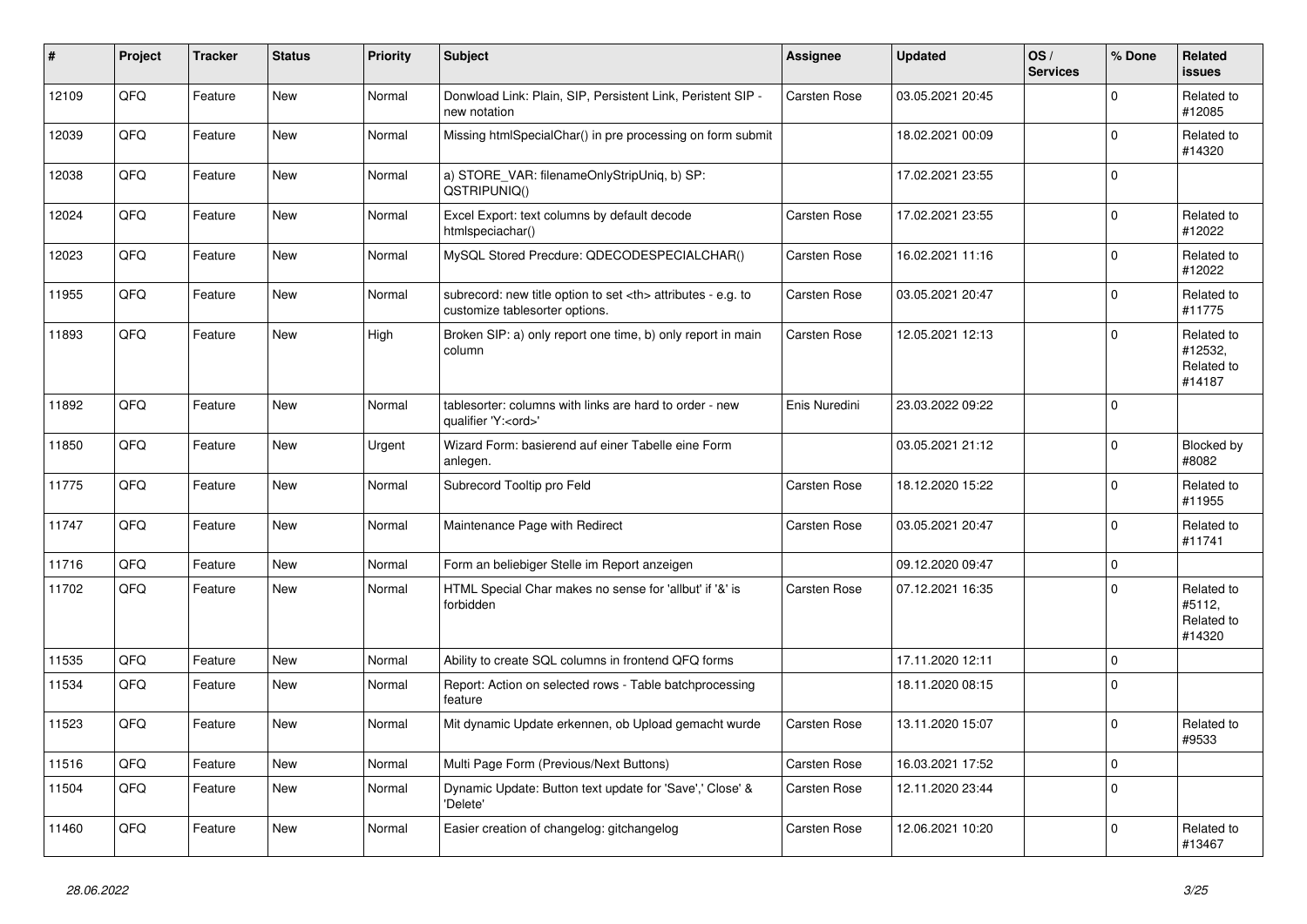| ∦     | Project | <b>Tracker</b> | <b>Status</b> | <b>Priority</b> | <b>Subject</b>                                                                                                                        | Assignee            | <b>Updated</b>   | OS/<br><b>Services</b> | % Done      | Related<br><b>issues</b>                    |
|-------|---------|----------------|---------------|-----------------|---------------------------------------------------------------------------------------------------------------------------------------|---------------------|------------------|------------------------|-------------|---------------------------------------------|
| 11080 | QFQ     | Feature        | <b>New</b>    | Normal          | Send MQTT messages                                                                                                                    | Carsten Rose        | 29.08.2020 19:49 |                        | $\Omega$    |                                             |
| 10996 | QFQ     | Feature        | New           | Normal          | Download video via sip: no seek                                                                                                       | Carsten Rose        | 12.08.2020 14:18 |                        | $\mathbf 0$ |                                             |
| 10979 | QFQ     | Feature        | <b>New</b>    | Normal          | Ajax Calls an API - dataReport                                                                                                        | Carsten Rose        | 11.05.2022 12:15 |                        | $\Omega$    |                                             |
| 10976 | QFQ     | Feature        | <b>New</b>    | Normal          | Excel Export Verbesserungen                                                                                                           | <b>Carsten Rose</b> | 06.08.2020 10:56 |                        | $\Omega$    |                                             |
| 10874 | QFQ     | Feature        | New           | Normal          | Erstellen eines Foreign Keys in der Tabelle "FormElement"                                                                             |                     | 13.07.2020 10:11 |                        | $\mathbf 0$ |                                             |
| 10819 | QFQ     | Feature        | <b>New</b>    | Normal          | Persistent SIP - second try                                                                                                           | Carsten Rose        | 29.06.2020 23:02 |                        | $\mathbf 0$ | Related to<br>#6261                         |
| 10763 | OFO     | Feature        | <b>New</b>    | Normal          | form accessed and submitted despite logout?                                                                                           |                     | 16.06.2020 11:43 |                        | $\Omega$    |                                             |
| 10714 | QFQ     | Feature        | <b>New</b>    | Normal          | multi Table Form                                                                                                                      | Carsten Rose        | 16.03.2021 18:44 |                        | $\mathbf 0$ |                                             |
| 10593 | QFQ     | Feature        | <b>New</b>    | Normal          | label2: text behind input element                                                                                                     | Carsten Rose        | 16.05.2020 10:57 |                        | $\mathbf 0$ |                                             |
| 10463 | QFQ     | Feature        | New           | Normal          | Report link: expliztes setzen von HTML Tags (Bedarf fuer<br>'data-selenium' & 'id')                                                   | Enis Nuredini       | 23.03.2022 09:23 |                        | $\Omega$    | Related to<br>#7648                         |
| 10384 | QFQ     | Feature        | <b>New</b>    | Normal          | Parameter Exchange QFQ Instances                                                                                                      |                     | 07.05.2020 09:38 |                        | $\mathbf 0$ |                                             |
| 10345 | QFQ     | Feature        | <b>New</b>    | Normal          | Templates - Patterns QFQ Style                                                                                                        |                     | 03.05.2021 21:01 |                        | $\Omega$    | Related to<br>#10713                        |
| 10119 | QFQ     | Feature        | <b>New</b>    | Normal          | Dropdown (selectlist) & Type Ahead: format and catagorize<br>list                                                                     | Carsten Rose        | 07.05.2020 09:36 |                        | $\Omega$    |                                             |
| 10115 | QFQ     | Feature        | New           | Normal          | TypeAhead: static list                                                                                                                | Carsten Rose        | 26.02.2020 16:42 |                        | 100         |                                             |
| 10114 | QFQ     | Feature        | New           | High            | Symbol (Link): 'G:' (Glyphicon) replaced by 'i:' (icon)                                                                               |                     | 07.12.2021 17:19 |                        | $\Omega$    | Related to<br>#3797,<br>Related to<br>#4194 |
| 10080 | QFQ     | Feature        | <b>New</b>    | Normal          | Popup on 'save' / 'close': configure dialog (answer<br>yes/no/cancle/)                                                                | Carsten Rose        | 28.03.2021 20:52 |                        | $\Omega$    | Is duplicate<br>of #12262                   |
| 10014 | QFQ     | Feature        | <b>New</b>    | Normal          | Manual.rst: describe behaviour and process order of<br>fillStoreVar, slaveld, sqlBefore,                                              | Carsten Rose        | 01.02.2020 22:31 |                        | $\Omega$    |                                             |
| 9983  | QFQ     | Feature        | <b>New</b>    | Normal          | Report Notation: new keyword 'range'                                                                                                  | Carsten Rose        | 01.02.2020 15:55 |                        | $\mathbf 0$ |                                             |
| 9927  | QFQ     | Feature        | New           | Normal          | QFQ Update: a) Update nur machen wenn BE User<br>eingeloggt ist., b) Bei Fehler genaue Meldung welcher<br>Updateschritt Probleme hat. | Carsten Rose        | 22.01.2020 12:59 |                        | $\Omega$    |                                             |
| 9853  | QFQ     | Feature        | <b>New</b>    | Normal          | Check das SQL / QFQ / Mail Logfile geschrieben wird                                                                                   |                     | 09.01.2020 11:15 |                        | $\Omega$    |                                             |
| 9811  | QFQ     | Feature        | <b>New</b>    | Normal          | Report: tag every n'th row                                                                                                            | Carsten Rose        | 01.02.2020 23:22 |                        | $\Omega$    |                                             |
| 9781  | QFQ     | Feature        | New           | Normal          | Button: CSS class to make buttons smaller                                                                                             | Carsten Rose        | 01.02.2020 23:22 |                        | $\mathbf 0$ |                                             |
| 9777  | QFQ     | Feature        | New           | Normal          | Logging QFQ Variables                                                                                                                 | Carsten Rose        | 16.12.2019 17:17 |                        | $\mathbf 0$ |                                             |
| 9707  | QFQ     | Feature        | <b>New</b>    | Normal          | SIP security: encode pageld and check pageld on decode                                                                                | Carsten Rose        | 01.02.2020 23:22 |                        | $\mathbf 0$ |                                             |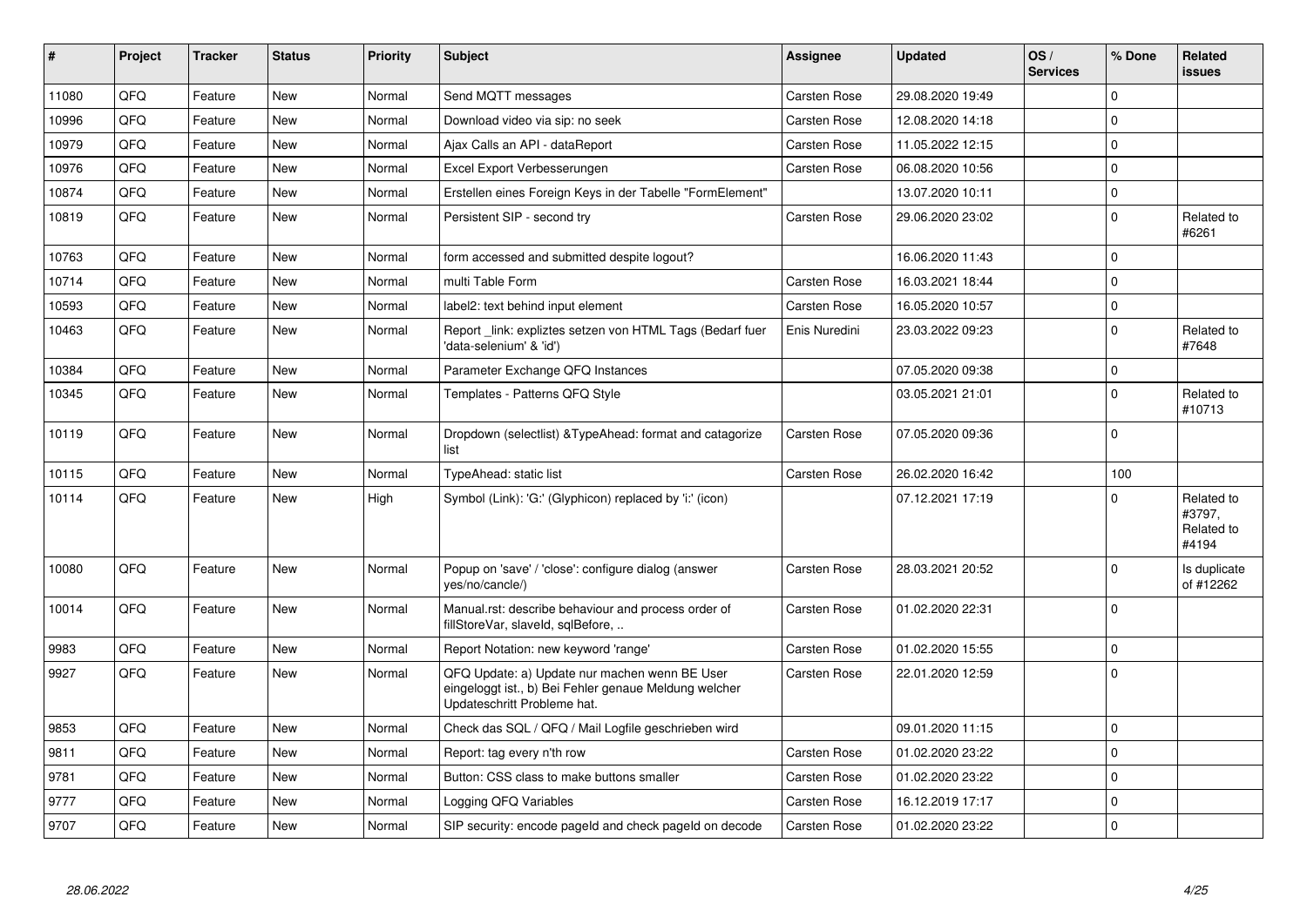| #    | Project | <b>Tracker</b> | <b>Status</b> | <b>Priority</b> | <b>Subject</b>                                                                                         | <b>Assignee</b>     | <b>Updated</b>   | OS/<br><b>Services</b> | % Done      | Related<br>issues                                                    |
|------|---------|----------------|---------------|-----------------|--------------------------------------------------------------------------------------------------------|---------------------|------------------|------------------------|-------------|----------------------------------------------------------------------|
| 9706 | QFQ     | Feature        | <b>New</b>    | Normal          | Multi File Upload (hidden template group)                                                              | Carsten Rose        | 01.02.2020 23:22 |                        | $\Omega$    | Related to<br>#7521,<br>Related to<br>#5562,<br>Related to<br>#13330 |
| 9602 | QFQ     | Feature        | New           | Normal          | Form definition as JSON                                                                                | <b>Carsten Rose</b> | 01.02.2020 23:21 |                        | 0           | Related to<br>#9600                                                  |
| 9537 | QFQ     | Feature        | New           | Normal          | FormEditor: Edit fieldset in FrontEnd                                                                  | <b>Carsten Rose</b> | 01.02.2020 23:22 |                        | $\mathbf 0$ |                                                                      |
| 9352 | QFQ     | Feature        | New           | Normal          | FE 'Native' fire slaveld, sqlAfter, sqlIns                                                             | Carsten Rose        | 01.02.2020 23:22 |                        | 0           |                                                                      |
| 9348 | QFQ     | Feature        | New           | Normal          | defaultThumbnailSize: pre render thumbnails                                                            | Carsten Rose        | 12.06.2021 09:05 |                        | 0           |                                                                      |
| 9221 | QFQ     | Feature        | New           | Normal          | typeAhead: Zeichenlimite ausschalten                                                                   | Carsten Rose        | 08.05.2021 17:06 |                        | 0           |                                                                      |
| 9208 | QFQ     | Feature        | New           | Normal          | Manage 'recent' records                                                                                | Carsten Rose        | 01.02.2020 23:22 |                        | 0           |                                                                      |
| 9136 | QFQ     | Feature        | New           | Normal          | Create ZIP files with dynamic PDFs                                                                     | Carsten Rose        | 01.02.2020 23:22 |                        | $\pmb{0}$   |                                                                      |
| 9129 | QFQ     | Feature        | New           | Normal          | sqlValidate: Message as notification, not as error                                                     | Carsten Rose        | 01.02.2020 23:22 |                        | 0           | Related to<br>#9128                                                  |
| 9128 | QFQ     | Feature        | New           | Normal          | Error Message: not replaced variables- a) replace back to<br>'{{', b) underline                        | Carsten Rose        | 01.02.2020 23:22 |                        | $\mathbf 0$ | Related to<br>#9129                                                  |
| 8975 | QFQ     | Feature        | New           | Normal          | Report Notation: 2.0                                                                                   | Carsten Rose        | 01.02.2020 23:22 |                        | 0           | Related to<br>#8963                                                  |
| 8962 | QFQ     | Feature        | New           | High            | allow for form fields with identical names                                                             | Carsten Rose        | 03.05.2021 21:14 |                        | 0           |                                                                      |
| 8806 | QFQ     | Feature        | New           | Normal          | SQL Function nl2br                                                                                     | Carsten Rose        | 01.02.2020 23:22 |                        | $\pmb{0}$   |                                                                      |
| 8719 | QFQ     | Feature        | <b>New</b>    | Normal          | extraButtonLock: add support for 0/1                                                                   | Carsten Rose        | 01.02.2020 23:22 |                        | 0           |                                                                      |
| 8702 | QFQ     | Feature        | New           | Normal          | Load Record which is locked: missing user info                                                         | Carsten Rose        | 11.12.2019 16:16 |                        | $\mathbf 0$ | Related to<br>#9789                                                  |
| 8336 | QFQ     | Feature        | New           | Normal          | Form > modified > Close New: a) Optional disable popup, b)<br>custom text, c) mode on save: close stay | Carsten Rose        | 01.02.2020 23:22 |                        | 0           | Related to<br>#8335                                                  |
| 8217 | QFQ     | Feature        | New           | Normal          | if-elseif-else construct                                                                               | Carsten Rose        | 16.03.2021 18:41 |                        | 0           | Related to<br>#10716                                                 |
| 8187 | QFQ     | Feature        | New           | Normal          | Subrecord: enable/hide new button - make new/edit/delete<br>customizeable.                             | Carsten Rose        | 06.03.2021 18:44 |                        | 0           | Related to<br>#11326                                                 |
| 8089 | QFQ     | Feature        | New           | Normal          | Copy/Paste for FormElements                                                                            | Carsten Rose        | 01.02.2020 23:22 |                        | $\pmb{0}$   |                                                                      |
| 7924 | QFQ     | Feature        | New           | Normal          | Radio/Checkbox with Tooltip                                                                            | Carsten Rose        | 01.02.2020 23:22 |                        | $\mathbf 0$ |                                                                      |
| 7920 | QFQ     | Feature        | New           | Normal          | FE: Syntax Highlight, Zeinlenumbruch                                                                   | Carsten Rose        | 01.02.2020 10:03 |                        | $\mathbf 0$ |                                                                      |
| 7850 | QFQ     | Feature        | New           | High            | Upload records: non 'pathFileName' column                                                              | Carsten Rose        | 03.05.2021 21:14 |                        | 0           |                                                                      |
| 7812 | QFQ     | Feature        | New           | Normal          | FE 'Subrecord' - new option 'subrecordShowFilter',<br>'subrecordPaging'                                | Carsten Rose        | 01.02.2020 23:22 |                        | 0           |                                                                      |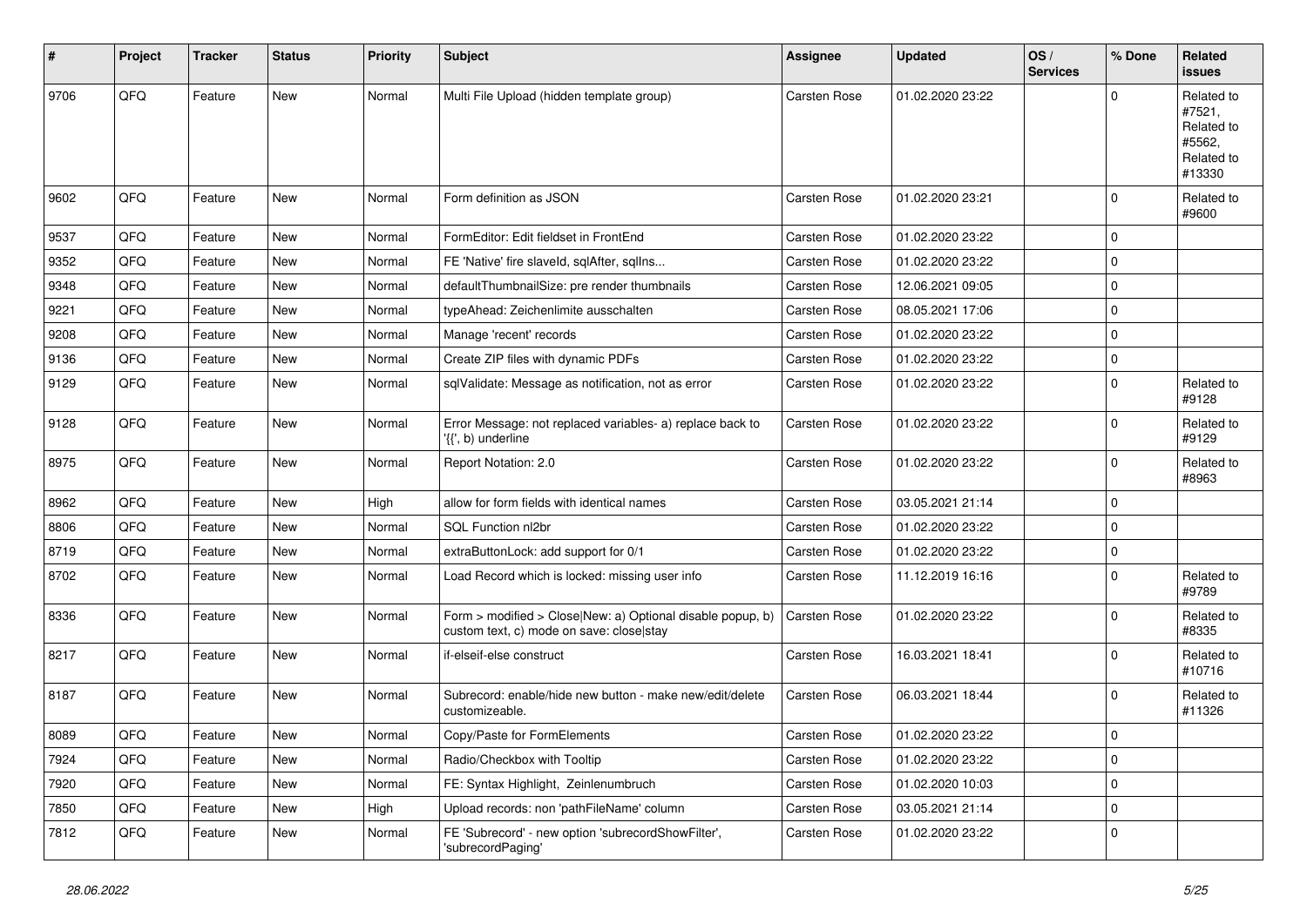| #    | Project | <b>Tracker</b> | <b>Status</b> | <b>Priority</b> | <b>Subject</b>                                                                                                             | Assignee            | <b>Updated</b>   | OS/<br><b>Services</b> | % Done      | Related<br>issues                           |
|------|---------|----------------|---------------|-----------------|----------------------------------------------------------------------------------------------------------------------------|---------------------|------------------|------------------------|-------------|---------------------------------------------|
| 7683 | QFQ     | Feature        | <b>New</b>    | Normal          | Special column names in '{{ SELECT  AS _link }}' should<br>be detected                                                     | Carsten Rose        | 01.02.2020 23:21 |                        | $\Omega$    |                                             |
| 7681 | QFQ     | Feature        | <b>New</b>    | Normal          | Optional switch off 'check for modified record'                                                                            | Carsten Rose        | 01.02.2020 23:21 |                        | 0           |                                             |
| 7660 | QFQ     | Feature        | <b>New</b>    | Normal          | IMAP: import mails to DB, move / delete mails                                                                              | Carsten Rose        | 01.02.2020 09:52 |                        | $\pmb{0}$   |                                             |
| 7521 | QFQ     | Feature        | New           | Normal          | TemplateGroup: fe.type=upload                                                                                              | Carsten Rose        | 01.02.2020 23:21 |                        | $\pmb{0}$   | Related to<br>#9706                         |
| 7520 | QFQ     | Feature        | <b>New</b>    | Normal          | QR Code:  AS _qr ( AS _link)                                                                                               | Carsten Rose        | 01.02.2020 23:22 |                        | $\mathbf 0$ |                                             |
| 7519 | QFQ     | Feature        | <b>New</b>    | Normal          | Select: Multi                                                                                                              | Carsten Rose        | 01.02.2020 23:22 |                        | $\mathbf 0$ |                                             |
| 7481 | QFQ     | Feature        | <b>New</b>    | Normal          | Detect 'BaseUrl' automatically                                                                                             | <b>Carsten Rose</b> | 01.02.2020 23:21 |                        | $\pmb{0}$   |                                             |
| 7480 | QFQ     | Feature        | <b>New</b>    | Normal          | Record History (Undo / Redo)                                                                                               | Carsten Rose        | 11.12.2019 16:16 |                        | $\mathbf 0$ | Related to<br>#2361                         |
| 7342 | QFQ     | Feature        | <b>New</b>    | Normal          | add content = hide this                                                                                                    | <b>Carsten Rose</b> | 01.02.2020 23:21 |                        | $\pmb{0}$   |                                             |
| 7280 | QFQ     | Feature        | <b>New</b>    | Normal          | recently used table                                                                                                        | <b>Carsten Rose</b> | 01.02.2020 23:21 |                        | $\mathbf 0$ |                                             |
| 7239 | QFQ     | Feature        | New           | Normal          | TinyMCE: html tag whitelist                                                                                                | <b>Carsten Rose</b> | 01.02.2020 23:21 |                        | $\mathbf 0$ | Related to<br>#14320                        |
| 7175 | QFQ     | Feature        | <b>New</b>    | Normal          | Upload: md5 hash as filename                                                                                               | Carsten Rose        | 01.02.2020 23:21 |                        | 0           |                                             |
| 7119 | QFQ     | Feature        | <b>New</b>    | Normal          | Upload: scaleDownWidth, scaleDownHeight                                                                                    | <b>Carsten Rose</b> | 01.02.2020 23:21 |                        | $\pmb{0}$   |                                             |
| 7109 | QFQ     | Feature        | <b>New</b>    | Normal          | Dynamic Updates: row/element hide                                                                                          | Carsten Rose        | 01.02.2020 23:22 |                        | $\mathbf 0$ | Has duplicate<br>#4081                      |
| 7102 | QFQ     | Feature        | New           | Normal          | Comment sign in report: '#' and '--'                                                                                       | Carsten Rose        | 01.02.2020 23:21 |                        | $\mathbf 0$ |                                             |
| 7099 | QFQ     | Feature        | <b>New</b>    | Normal          | Redesign FormEditor                                                                                                        | Carsten Rose        | 01.02.2020 23:21 |                        | 0           |                                             |
| 6855 | QFQ     | Feature        | <b>New</b>    | Normal          | With {{feUser:U}}!={{feUser:T}}: Save / Delete: only possible<br>with {{feUserSave:U}}='yes' and '{{feUserDelete:U}}='yes' | Carsten Rose        | 01.02.2020 23:21 |                        | $\mathbf 0$ |                                             |
| 6765 | QFQ     | Feature        | New           | Normal          | Moeglichkeit via QFQ eigene Logs zu schreiben                                                                              | Carsten Rose        | 01.02.2020 23:21 |                        | $\pmb{0}$   |                                             |
| 6723 | QFQ     | Feature        | New           | Normal          | Report QFQ Installation and Version                                                                                        | Carsten Rose        | 12.06.2021 09:07 |                        | 0           |                                             |
| 6609 | QFQ     | Feature        | <b>New</b>    | Normal          | Formlet: JSON API erweitern                                                                                                | Carsten Rose        | 01.02.2020 23:21 |                        | 50          |                                             |
| 6602 | QFQ     | Feature        | New           | Normal          | Formlet: in Report auf Mausklick ein mini-form oeffnen                                                                     | Carsten Rose        | 11.12.2019 16:16 |                        | $\pmb{0}$   |                                             |
| 6594 | QFQ     | Feature        | <b>New</b>    | Normal          | Excel: on download, check if there is a valid sip                                                                          | Carsten Rose        | 01.02.2020 23:21 |                        | $\mathbf 0$ |                                             |
| 6437 | QFQ     | Feature        | New           | Normal          | Neuer Mode Button bei FormElementen                                                                                        | <b>Carsten Rose</b> | 01.02.2020 23:21 |                        | $\mathbf 0$ | Related to<br>#9668,<br>Blocked by<br>#9678 |
| 6292 | QFQ     | Feature        | <b>New</b>    | Normal          | Download: File speichern mit Hash aber original Filename in   Carsten Rose<br>der Datenbank vermerken fuer Downloads       |                     | 01.02.2020 23:21 |                        | $\mathbf 0$ |                                             |
| 6289 | QFQ     | Feature        | <b>New</b>    | Normal          | Form: Log                                                                                                                  | <b>Carsten Rose</b> | 01.02.2020 23:21 |                        | $\pmb{0}$   |                                             |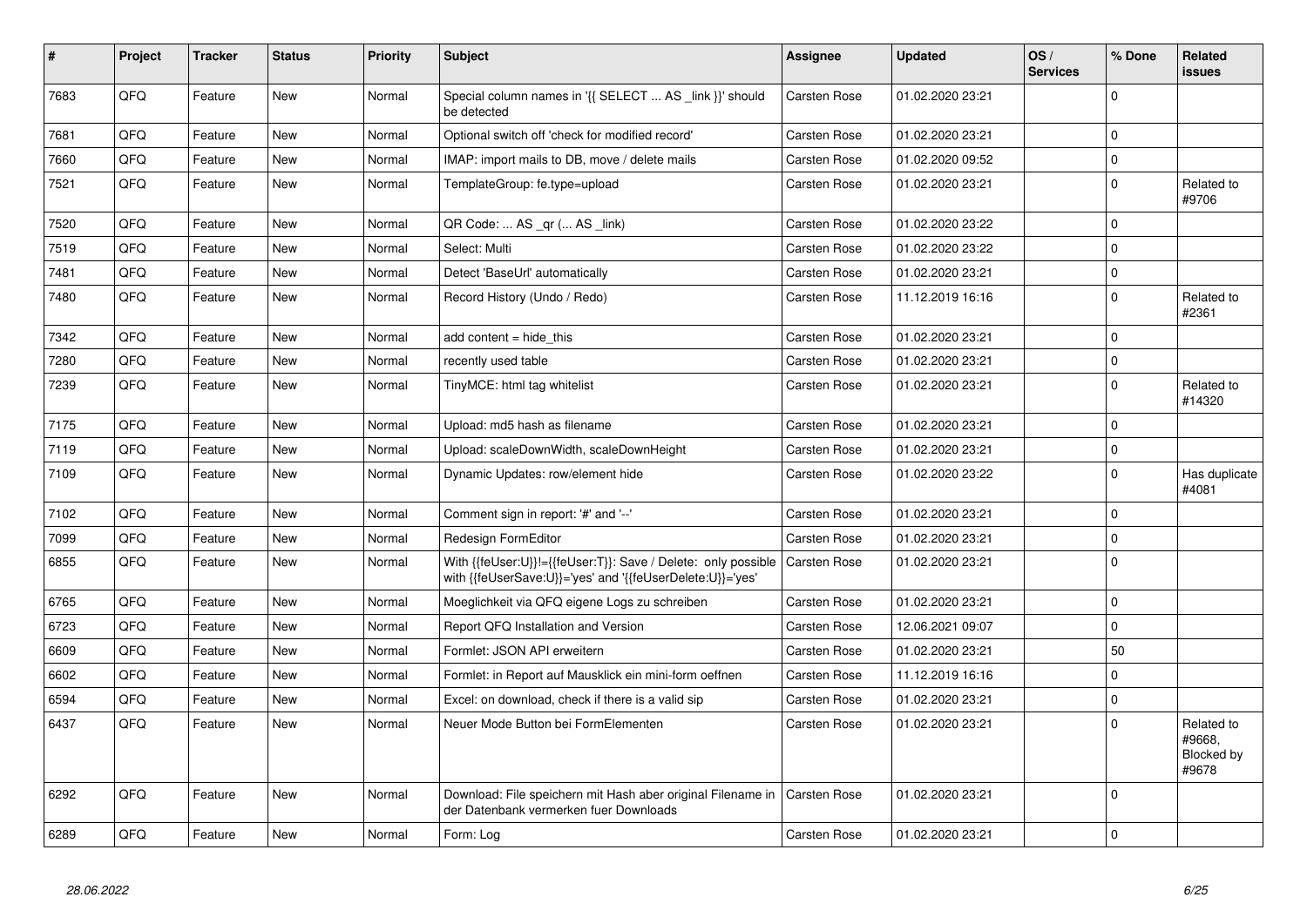| #     | Project | <b>Tracker</b> | <b>Status</b> | <b>Priority</b> | <b>Subject</b>                                                                                     | Assignee            | <b>Updated</b>   | OS/<br><b>Services</b> | % Done      | Related<br><b>issues</b>                     |
|-------|---------|----------------|---------------|-----------------|----------------------------------------------------------------------------------------------------|---------------------|------------------|------------------------|-------------|----------------------------------------------|
| 6261  | QFQ     | Feature        | New           | Normal          | Persistent SIP                                                                                     | Carsten Rose        | 12.06.2021 09:07 |                        | $\Omega$    | Related to<br>#10819                         |
| 5782  | QFQ     | Feature        | <b>New</b>    | Normal          | NextCloud API                                                                                      | <b>Carsten Rose</b> | 01.02.2020 10:02 |                        | $\mathbf 0$ |                                              |
| 5715  | QFQ     | Feature        | New           | High            | PDF Caching                                                                                        | Carsten Rose        | 03.05.2021 21:14 |                        | $\Omega$    | Related to<br>#5851,<br>Related to<br>#6357  |
| 5345  | QFQ     | Feature        | <b>New</b>    | Normal          | Report: UPDATE / INSERT / DELETE statements should<br>trigger subqueries, depending on the result. | <b>Carsten Rose</b> | 27.05.2020 16:11 |                        | $\Omega$    |                                              |
| 5131  | QFQ     | Feature        | <b>New</b>    | Normal          | Activate Spin Gear ('wait/busy' indicator) via LINK attribute                                      | Carsten Rose        | 01.02.2020 23:21 |                        | $\mathbf 0$ |                                              |
| 4413  | QFQ     | Feature        | <b>New</b>    | Normal          | fieldset: show/hidden, modeSql, dynamicUpdate                                                      | Carsten Rose        | 09.02.2022 15:19 |                        | $\pmb{0}$   |                                              |
| 4250  | QFQ     | Feature        | New           | Normal          | AutoCron in QFQ via PHP                                                                            | Carsten Rose        | 01.02.2020 23:21 |                        | $\Omega$    | Related to<br>#3292,<br>Related to<br>#3291  |
| 4082  | QFQ     | Feature        | <b>New</b>    | Normal          | Dynamic Update: modeSql - useful default                                                           | Carsten Rose        | 01.02.2020 23:22 |                        | $\Omega$    |                                              |
| 4050  | QFQ     | Feature        | New           | Normal          | sql.log: 1) FormElement ID which causes a specific action,<br>2) Result in the same row.           | Carsten Rose        | 15.04.2020 11:35 |                        | $\Omega$    | Related to<br>#5458                          |
| 4023  | QFQ     | Feature        | New           | Normal          | prepared statements - FE action: salveld, sqllnsert,<br>sqlUpdate, sqlDelete, sqlBefore, sqlAfter  | Carsten Rose        | 11.12.2019 16:15 |                        | $\Omega$    |                                              |
| 3864  | QFQ     | Feature        | <b>New</b>    | Normal          | Encrypt / decrypt field                                                                            | Carsten Rose        | 08.03.2021 18:08 |                        | $\mathbf 0$ |                                              |
| 3727  | QFQ     | Feature        | <b>New</b>    | High            | Security: Session Hijacking erschweren                                                             | <b>Carsten Rose</b> | 03.05.2021 21:14 |                        | $\pmb{0}$   |                                              |
| 3504  | QFQ     | Feature        | <b>New</b>    | Normal          | Logging: welche Action FEs werden wann wie ausgefuehrt                                             | Carsten Rose        | 01.02.2020 23:21 |                        | $\Omega$    | Related to<br>#5458.<br>Related to<br>#4092  |
| 3432  | QFQ     | Feature        | <b>New</b>    | Normal          | subrecord: dynamicUpdate                                                                           | <b>Carsten Rose</b> | 11.06.2020 21:10 |                        | $\Omega$    | Related to<br>#5691                          |
| 2361  | QFQ     | Feature        | <b>New</b>    | Normal          | Logging wer/wann/wo welches Formular aufgerufen hat                                                | Carsten Rose        | 11.12.2019 16:15 |                        | $\Omega$    | Related to<br>#4432,<br>Related to<br>#7480  |
| 14377 | QFQ     | <b>Bug</b>     | <b>New</b>    | Normal          | Documentation > General Tips: white page after migration                                           | Enis Nuredini       | 19.06.2022 16:37 |                        | $\Omega$    |                                              |
| 14322 | QFQ     | <b>Bug</b>     | <b>New</b>    | Normal          | Form Load: by default no scroll (save & close should be<br>visible)                                | Enis Nuredini       | 15.06.2022 14:12 |                        | $\Omega$    | Related to<br>#14321,<br>Related to<br>#6232 |
| 14305 | QFQ     | <b>Bug</b>     | <b>New</b>    | Normal          | Inline Report editing does not create history entries                                              | <b>Carsten Rose</b> | 10.06.2022 11:55 |                        | $\mathbf 0$ |                                              |
| 14304 | QFQ     | Bug            | New           | Normal          | table sorter view safer does not work                                                              | Carsten Rose        | 10.06.2022 11:49 |                        | $\Omega$    |                                              |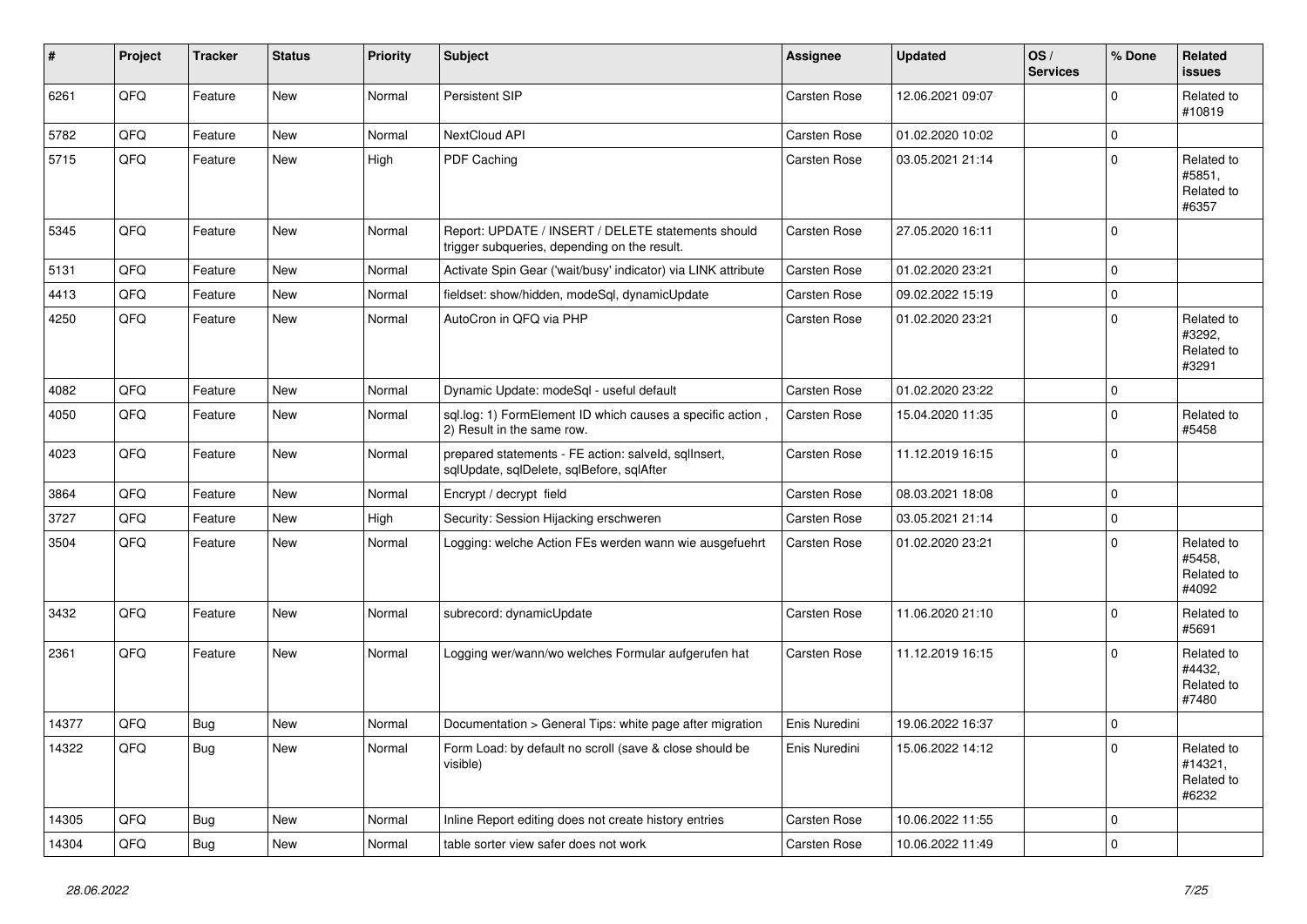| #     | Project | <b>Tracker</b> | <b>Status</b> | <b>Priority</b> | <b>Subject</b>                                                                                                                                      | <b>Assignee</b>     | <b>Updated</b>   | OS/<br><b>Services</b> | % Done      | <b>Related</b><br>issues                         |
|-------|---------|----------------|---------------|-----------------|-----------------------------------------------------------------------------------------------------------------------------------------------------|---------------------|------------------|------------------------|-------------|--------------------------------------------------|
| 14245 | QFQ     | Bug            | New           | Normal          | Form Save Btn bleibt disabled wenn Datumsfeld über<br>Datepicker geändert                                                                           | Enis Nuredini       | 27.05.2022 13:45 |                        | $\mathbf 0$ | Related to<br>#13689                             |
| 14233 | QFQ     | <b>Bug</b>     | <b>New</b>    | Normal          | AS _link: question - HTML is not rendered                                                                                                           | <b>Carsten Rose</b> | 28.05.2022 11:02 |                        | $\Omega$    |                                                  |
| 14091 | QFQ     | <b>Bug</b>     | New           | Normal          | inconsistent template path for twig                                                                                                                 | <b>Carsten Rose</b> | 19.04.2022 18:36 |                        | 0           |                                                  |
| 14077 | QFQ     | <b>Bug</b>     | New           | Normal          | As _link: Attribute 'class' missing by r:1 and r:3 - but should<br>set                                                                              | Carsten Rose        | 28.05.2022 11:02 |                        | $\Omega$    | Related to<br>#5342,<br>Related to<br>#4343      |
| 13716 | QFQ     | <b>Bug</b>     | New           | High            | Firefox ask to store username/password                                                                                                              | Enis Nuredini       | 30.05.2022 09:31 |                        | $\mathbf 0$ | Related to<br>#13827                             |
| 13706 | QFQ     | <b>Bug</b>     | <b>New</b>    | Normal          | Wrong CheckType in FieldElement LastStatus of Form Cron                                                                                             | Carsten Rose        | 21.01.2022 18:20 |                        | $\mathbf 0$ |                                                  |
| 13689 | QFQ     | <b>Bug</b>     | New           | Normal          | Enter auf Eingabefeld mit ungültigem Wert führt zu blurry<br>Seite                                                                                  | Enis Nuredini       | 28.05.2022 10:53 |                        | $\Omega$    | Related to<br>#14245, Has<br>duplicate<br>#11891 |
| 13659 | QFQ     | <b>Bug</b>     | New           | Normal          | wrong sanitize class applied to R-store                                                                                                             | Carsten Rose        | 15.01.2022 14:23 |                        | $\Omega$    |                                                  |
| 13647 | QFQ     | <b>Bug</b>     | <b>New</b>    | Normal          | Autofocus funktioniert nicht auf Chrome                                                                                                             | Benjamin Baer       | 19.03.2022 17:44 |                        | $\mathbf 0$ |                                                  |
| 13592 | QFQ     | <b>Bug</b>     | New           | Normal          | QFQ Build Queue: das vergeben von Tags klappt nicht. Es<br>werden keine Releases gebaut.                                                            | <b>Carsten Rose</b> | 19.03.2022 17:45 |                        | $\mathbf 0$ |                                                  |
| 13528 | QFQ     | <b>Bug</b>     | <b>New</b>    | Normal          | qfq.io > releases: es wird kein neues Release angelegt                                                                                              | Benjamin Baer       | 19.03.2022 17:46 |                        | $\mathbf 0$ |                                                  |
| 13460 | QFQ     | <b>Bug</b>     | <b>New</b>    | Normal          | Doc: Password set/reset  password should not processed<br>with 'html encode'                                                                        | Carsten Rose        | 19.03.2022 17:46 |                        | $\mathbf 0$ |                                                  |
| 13451 | QFQ     | <b>Bug</b>     | <b>New</b>    | Normal          | Character Counter / Max Character: Problem in Safari                                                                                                | <b>Carsten Rose</b> | 15.04.2022 17:18 |                        | $\mathbf 0$ |                                                  |
| 13332 | QFQ     | <b>Bug</b>     | New           | Normal          | Multi Form: Required Felder werden visuell nicht markiert.                                                                                          | Carsten Rose        | 19.03.2022 17:47 |                        | $\mathbf 0$ |                                                  |
| 13331 | QFQ     | <b>Bug</b>     | <b>New</b>    | Normal          | Multi Form: Clear Icon misplaced                                                                                                                    | Carsten Rose        | 19.03.2022 17:47 |                        | $\mathbf 0$ |                                                  |
| 12989 | QFQ     | <b>Bug</b>     | New           | Normal          | empty string does not trigger dynamic update                                                                                                        | Enis Nuredini       | 28.05.2022 11:09 |                        | $\mathbf 0$ |                                                  |
| 12974 | QFQ     | <b>Bug</b>     | <b>New</b>    | High            | Sanitize Queries in Action-Elements                                                                                                                 | <b>Carsten Rose</b> | 07.12.2021 17:19 |                        | $\mathbf 0$ |                                                  |
| 12716 | QFQ     | <b>Bug</b>     | New           | Normal          | template group: Pattern only applied to first instance                                                                                              | <b>Carsten Rose</b> | 19.03.2022 17:47 |                        | $\mathbf 0$ |                                                  |
| 12714 | QFQ     | <b>Bug</b>     | New           | Normal          | Conversion of GIF to PDF broken when GIF contains Alpha.                                                                                            | <b>Carsten Rose</b> | 19.03.2022 17:49 |                        | $\mathbf 0$ |                                                  |
| 12702 | QFQ     | <b>Bug</b>     | New           | High            | templateGroup: broken in multiDb Setup                                                                                                              | <b>Carsten Rose</b> | 14.12.2021 16:02 |                        | $\mathbf 0$ |                                                  |
| 12670 | QFQ     | <b>Bug</b>     | New           | High            | Dropdown-Menu classes können nicht mehr angegeben<br>werden                                                                                         | Carsten Rose        | 07.12.2021 17:19 |                        | $\mathbf 0$ |                                                  |
| 12581 | QFQ     | Bug            | New           | Normal          | Form.forward=close: Record 'new' in new browser tab ><br>save (& close) >> Form is not reloaded with new created<br>record id and stays in mode=new | Carsten Rose        | 19.03.2022 17:48 |                        | $\mathbf 0$ |                                                  |
| 12545 | QFQ     | Bug            | New           | Urgent          | sql.log not created / updated                                                                                                                       | Carsten Rose        | 14.12.2021 16:02 |                        | $\mathbf 0$ |                                                  |
| 12520 | QFQ     | Bug            | New           | Normal          | Switch FE User: still active even FE User session expired                                                                                           | Carsten Rose        | 19.03.2022 17:48 |                        | 0           |                                                  |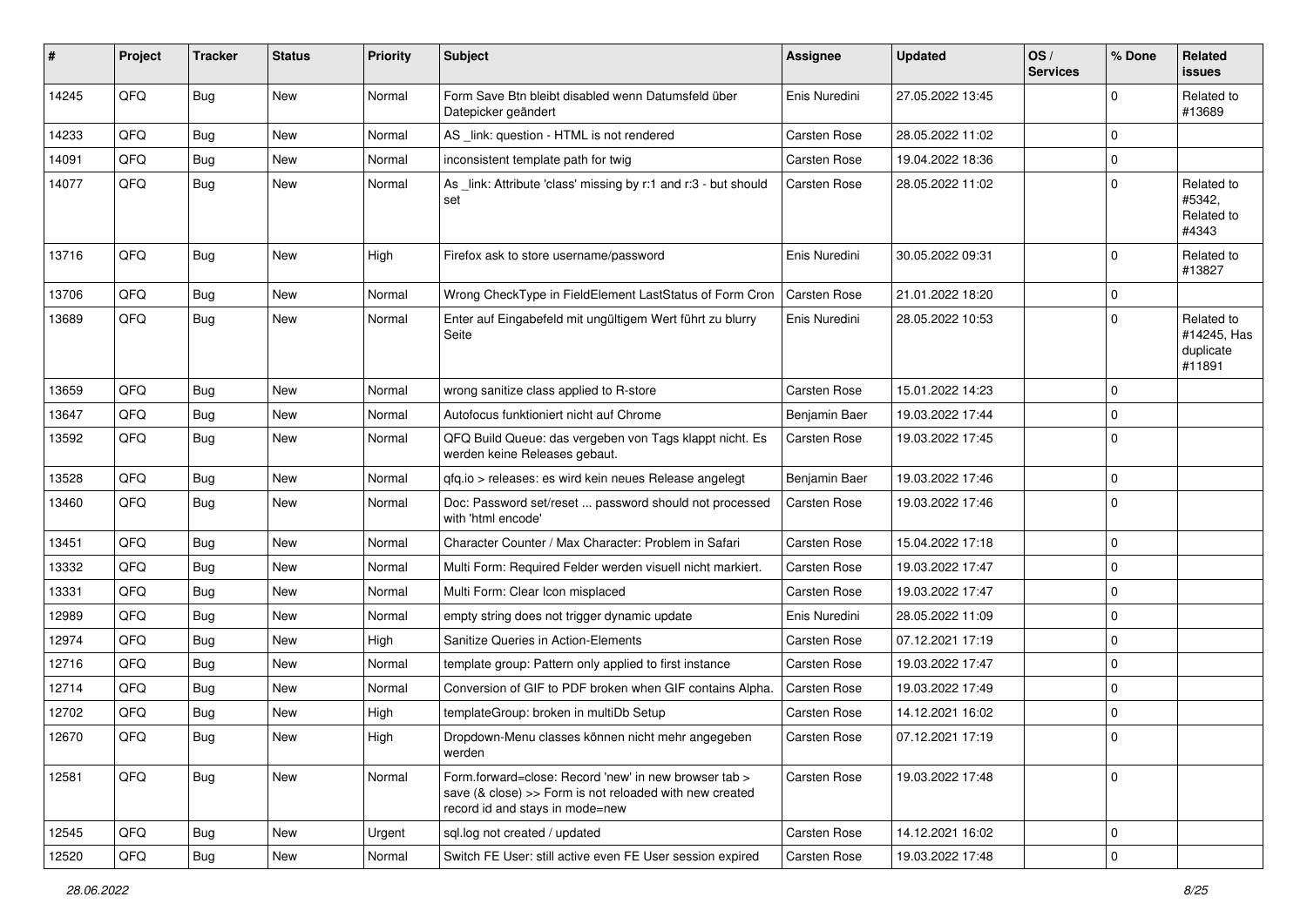| #     | Project | <b>Tracker</b> | <b>Status</b> | <b>Priority</b> | <b>Subject</b>                                                                      | <b>Assignee</b>     | <b>Updated</b>   | OS/<br><b>Services</b> | % Done      | <b>Related</b><br><b>issues</b> |
|-------|---------|----------------|---------------|-----------------|-------------------------------------------------------------------------------------|---------------------|------------------|------------------------|-------------|---------------------------------|
| 12513 | QFQ     | <b>Bug</b>     | <b>New</b>    | High            | Implement server side check of maxlength                                            | Carsten Rose        | 07.12.2021 17:19 |                        | $\Omega$    |                                 |
| 12512 | QFQ     | <b>Bug</b>     | <b>New</b>    | Normal          | Some MySQL Installation can't use 'stored procedures'                               | Carsten Rose        | 19.03.2022 17:48 |                        | $\Omega$    |                                 |
| 12468 | QFQ     | <b>Bug</b>     | <b>New</b>    | Urgent          | Form: update Form.title after save                                                  | Carsten Rose        | 03.05.2021 21:12 |                        | $\Omega$    |                                 |
| 12327 | QFQ     | Bug            | <b>New</b>    | Normal          | Copy to clipboard: Glyphicon can not be changed                                     | Carsten Rose        | 27.12.2021 17:59 |                        | $\Omega$    |                                 |
| 12187 | QFQ     | Bug            | <b>New</b>    | Normal          | Trigger FormAsFile() via Report: probably problem with multi<br>DB setup            | <b>Carsten Rose</b> | 20.03.2021 21:20 |                        | $\Omega$    |                                 |
| 12133 | QFQ     | Bug            | New           | Normal          | NPM, phpSpreadSheet aktualisieren                                                   | Carsten Rose        | 15.03.2021 09:04 |                        | $\Omega$    |                                 |
| 12066 | QFQ     | <b>Bug</b>     | <b>New</b>    | High            | enterAsSubmit: Forward wird nicht ausgeführt                                        | Enis Nuredini       | 29.05.2022 09:23 |                        | $\Omega$    |                                 |
| 12045 | QFQ     | Bug            | <b>New</b>    | Normal          | templateGroup afterSave FE: Aufruf ohne<br>sqlHonorFormElements funktioniert nicht  | Carsten Rose        | 18.02.2021 16:33 |                        | $\Omega$    |                                 |
| 12040 | QFQ     | Bug            | <b>New</b>    | Normal          | FE Mode 'hidden' für zwei FEs auf einer Zeile                                       | Carsten Rose        | 18.02.2021 10:13 |                        | $\Omega$    |                                 |
| 11752 | QFQ     | <b>Bug</b>     | <b>New</b>    | Normal          | checkbox renders multiple input elements with same name                             | Carsten Rose        | 17.12.2020 14:58 |                        | $\Omega$    | Related to<br>#11750            |
| 11715 | QFQ     | Bug            | New           | Normal          | acceptZeroAsRequired and requiredOffButMark do not<br>coincide                      |                     | 08.12.2020 12:13 |                        | $\Omega$    |                                 |
| 11695 | QFQ     | Bug            | <b>New</b>    | Normal          | MultiForm required FE Error                                                         | Carsten Rose        | 04.12.2020 13:34 |                        | $\mathbf 0$ |                                 |
| 11668 | QFQ     | Bug            | <b>New</b>    | Normal          | Play function.sql - problem with mysql                                              | Carsten Rose        | 03.05.2021 20:48 |                        | $\Omega$    |                                 |
| 11667 | QFQ     | <b>Bug</b>     | <b>New</b>    | Normal          | MySQL mariadb-server-10.3: Incorrect datetime value                                 | Carsten Rose        | 03.05.2021 20:48 |                        | $\Omega$    |                                 |
| 11522 | QFQ     | Bug            | <b>New</b>    | Normal          | Aus/Einblenden von Reitern                                                          |                     | 13.11.2020 14:58 |                        | $\Omega$    |                                 |
| 11239 | QFQ     | Bug            | <b>New</b>    | Normal          | Radiobutton (plain): horizontales Rendern abhängig vom<br>Datentyp in der Datenbank | Carsten Rose        | 30.09.2020 18:37 |                        | $\Omega$    |                                 |
| 11237 | QFQ     | Bug            | <b>New</b>    | High            | Radiobutton / parameter.buttonClass= btn-default - kein dirty<br>Trigger            | Benjamin Baer       | 03.05.2021 21:12 |                        | $\Omega$    | Related to<br>#10766            |
| 11195 | QFQ     | Bug            | <b>New</b>    | Low             | Dynamic Update: Note not updated if new text is empty<br>(v20.4)                    |                     | 25.09.2020 11:14 |                        | $\Omega$    |                                 |
| 11057 | QFQ     | Bug            | <b>New</b>    | High            | Checkboxes ohne span.checkmark im Report werden<br>ausgeblendet                     | Benjamin Baer       | 03.05.2021 21:12 |                        | $\Omega$    | Related to<br>#11039            |
| 10937 | QFQ     | Bug            | <b>New</b>    | Normal          | Fehler mit abhängigen Select- Feldern beim Positionieren                            | Carsten Rose        | 12.11.2020 23:45 |                        | $\Omega$    |                                 |
| 10890 | QFQ     | <b>Bug</b>     | <b>New</b>    | Normal          | AutoCron hangs                                                                      |                     | 20.07.2020 13:56 |                        | $\Omega$    |                                 |
| 10766 | QFQ     | <b>Bug</b>     | <b>New</b>    | High            | Radiobutton / parameter.buttonClass=btn-default: dynamic<br>update                  |                     | 03.05.2021 21:12 |                        | $\Omega$    | Related to<br>#11237            |
| 10759 | QFQ     | <b>Bug</b>     | <b>New</b>    | Normal          | emptyMeansNull - Feld falsch aktualisiert                                           |                     | 12.11.2020 23:45 |                        | $\mathbf 0$ |                                 |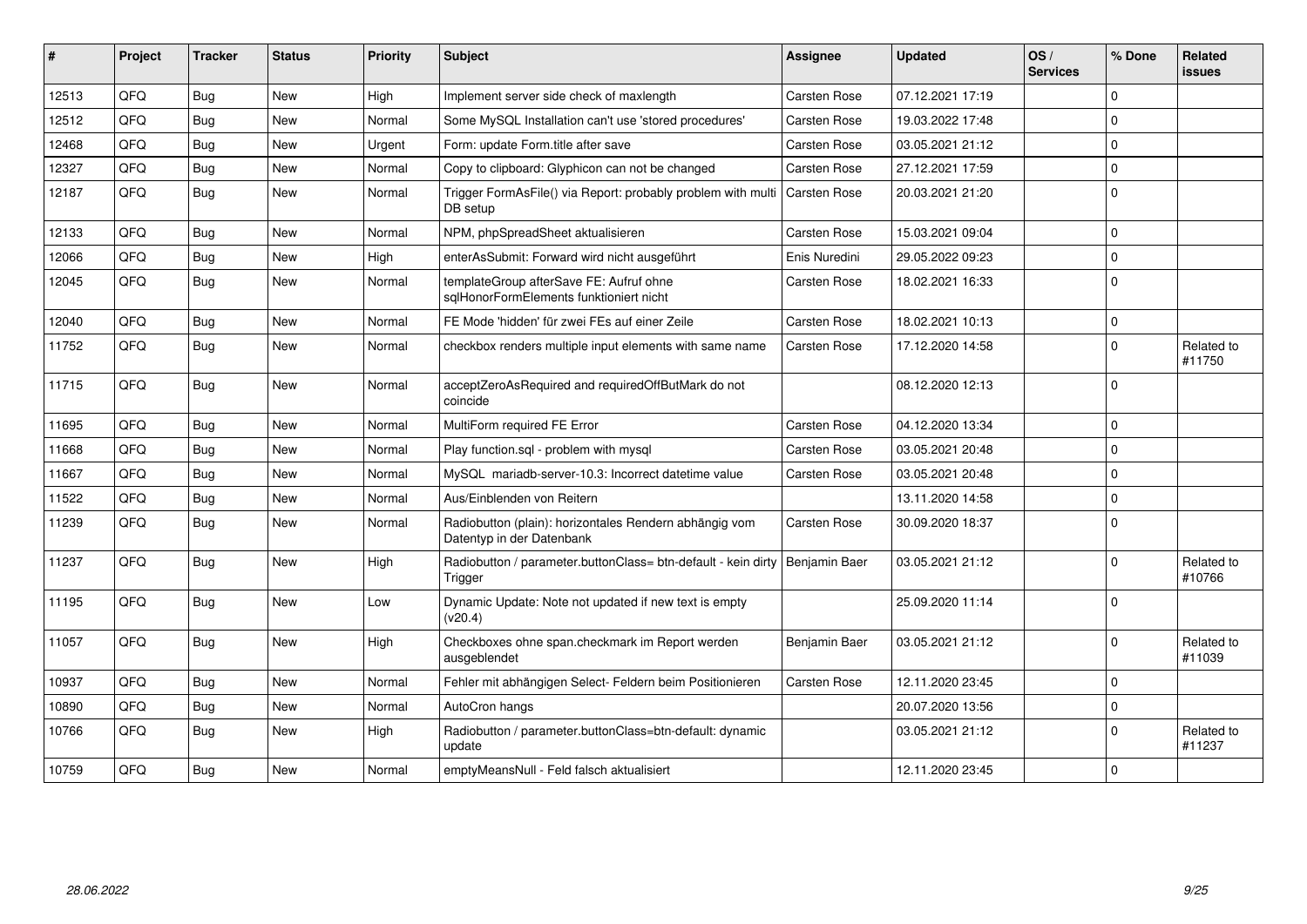| #     | Project | <b>Tracker</b> | <b>Status</b> | <b>Priority</b> | <b>Subject</b>                                                                  | <b>Assignee</b>     | <b>Updated</b>   | OS/<br><b>Services</b> | % Done       | Related<br><b>issues</b>                                             |
|-------|---------|----------------|---------------|-----------------|---------------------------------------------------------------------------------|---------------------|------------------|------------------------|--------------|----------------------------------------------------------------------|
| 10704 | QFQ     | <b>Bug</b>     | New           | Normal          | wkhtml problem rendering fullCalendar.js / fabric.js >><br>successor: puppeteer | Carsten Rose        | 12.11.2020 23:45 |                        | $\Omega$     | Related to<br>#5024,<br>Related to<br>#4650,<br>Related to<br>#10715 |
| 10658 | QFQ     | <b>Bug</b>     | <b>New</b>    | Normal          | processReadOnly broken                                                          | Carsten Rose        | 27.05.2020 17:55 |                        | $\mathbf 0$  |                                                                      |
| 10640 | QFQ     | <b>Bug</b>     | New           | High            | TypeAhead Tag: FE editierbar trotz readOnly                                     | <b>Carsten Rose</b> | 03.05.2021 21:12 |                        | $\mathbf 0$  |                                                                      |
| 10588 | QFQ     | Bug            | <b>New</b>    | Normal          | typeahed Tag: Doku anpassen                                                     | <b>Carsten Rose</b> | 12.11.2020 23:45 |                        | $\mathbf 0$  |                                                                      |
| 10508 | QFQ     | Bug            | <b>New</b>    | High            | Multi Form broken on Multi DB Instance                                          | Carsten Rose        | 03.05.2021 21:12 |                        | $\pmb{0}$    |                                                                      |
| 10506 | QFQ     | Bug            | New           | High            | Template Group broken on MultiDB instance                                       | Carsten Rose        | 03.05.2021 21:12 |                        | $\mathbf 0$  | Related to<br>#10505                                                 |
| 10324 | QFQ     | Bug            | <b>New</b>    | Normal          | Excel Export mit Template funktioniert nur, wenn Template<br>vor uid kommt      |                     | 30.03.2020 11:20 |                        | $\mathbf{0}$ | Related to<br>#10257                                                 |
| 10322 | QFQ     | Bug            | New           | Normal          | FormElement / Radio: missing column 'enum' >> FE not<br>reported                | Carsten Rose        | 07.05.2020 09:37 |                        | $\mathbf 0$  |                                                                      |
| 10082 | QFQ     | <b>Bug</b>     | New           | Normal          | FE.type=SELECT - 'sanatize' Class                                               | Carsten Rose        | 07.05.2020 09:36 |                        | $\Omega$     | Related to<br>#10081                                                 |
| 10081 | QFQ     | Bug            | New           | High            | Stale record lock after 'forbidden' character                                   | Carsten Rose        | 03.05.2021 21:12 |                        | $\Omega$     | Related to<br>#10082,<br>Related to<br>#9789                         |
| 9855  | QFQ     | <b>Bug</b>     | <b>New</b>    | Normal          | <b>Required Check</b>                                                           |                     | 01.02.2020 15:56 |                        | $\mathbf 0$  |                                                                      |
| 9783  | QFQ     | <b>Bug</b>     | <b>New</b>    | Normal          | Email with special characters                                                   | Carsten Rose        | 01.02.2020 23:22 |                        | $\mathbf 0$  |                                                                      |
| 9773  | QFQ     | Bug            | <b>New</b>    | Normal          | form.parameter.formModeGlobal=requiredOff                                       | Carsten Rose        | 01.02.2020 15:56 |                        | $\pmb{0}$    |                                                                      |
| 9533  | QFQ     | Bug            | New           | Normal          | FE.type=upload: Check in 'beforeSave' if upload is given                        | Carsten Rose        | 01.02.2020 23:22 |                        | $\mathbf 0$  | Related to<br>#11523                                                 |
| 9531  | QFQ     | <b>Bug</b>     | New           | High            | FE File: Dynamic Update / modeSql / required detected<br>even it not set        | Carsten Rose        | 11.06.2021 20:32 |                        | $\Omega$     | Related to<br>#12398                                                 |
| 9347  | QFQ     | Bug            | New           | High            | FE.type=upload with dynamic show/hidden: required not<br>detected               | Carsten Rose        | 12.06.2021 10:40 |                        | $\Omega$     | Related to<br>#5305,<br>Related to<br>#12398                         |
| 9317  | QFQ     | Bug            | <b>New</b>    | Normal          | FE.type=note: with dynamic show/hidden an empty label<br>causes trouble         | Carsten Rose        | 01.02.2020 23:22 |                        | $\Omega$     |                                                                      |
| 9275  | QFQ     | <b>Bug</b>     | <b>New</b>    | Normal          | autcron: t3 page, which takes to long to respond, is not<br>reported properly   | Carsten Rose        | 01.02.2020 23:22 |                        | 100          |                                                                      |
| 9177  | QFQ     | <b>Bug</b>     | <b>New</b>    | Normal          | Bug? QFQ tries to save an action FE, which has real<br>existing column name     | Carsten Rose        | 01.02.2020 23:22 |                        | $\mathbf 0$  |                                                                      |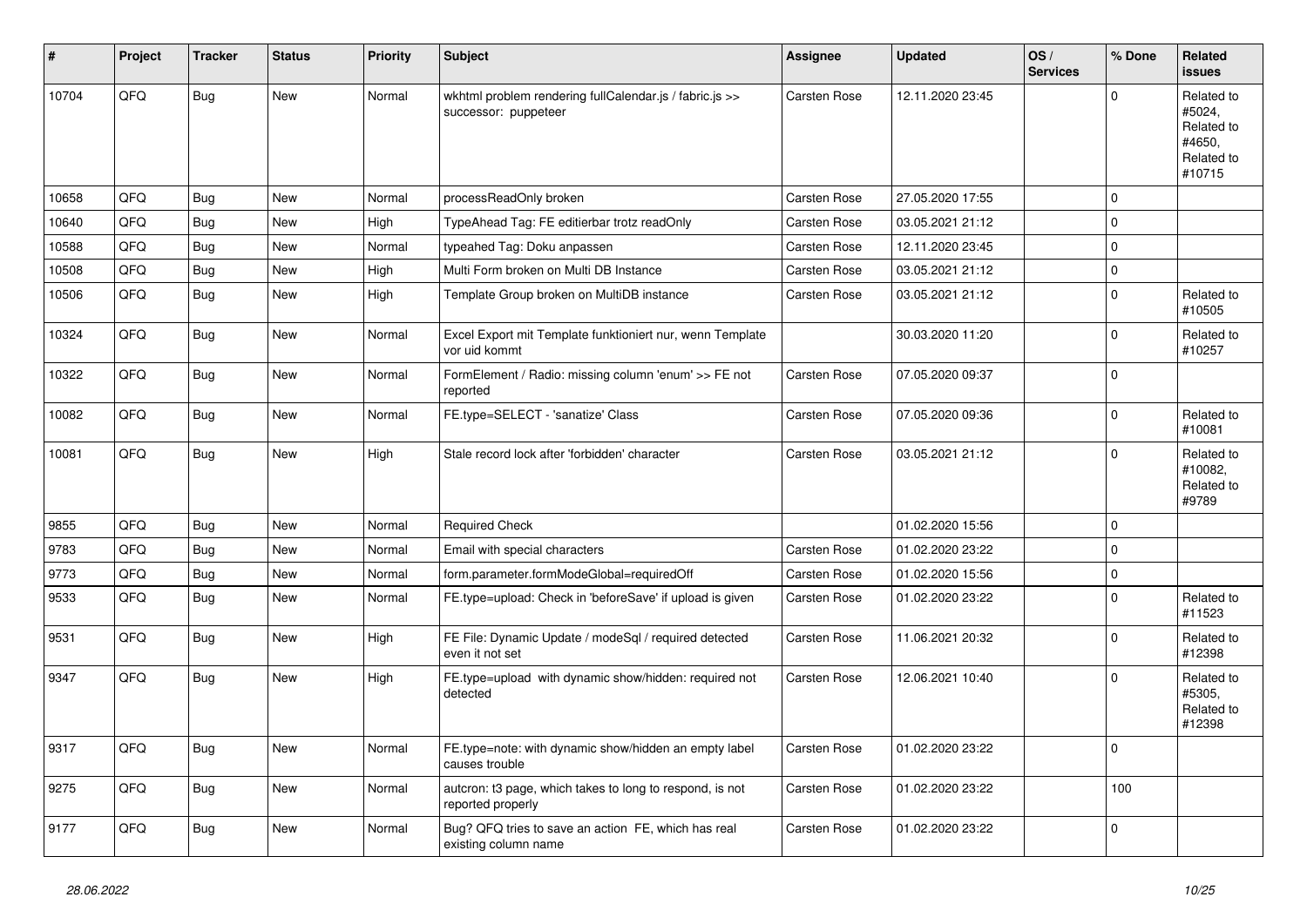| #    | Project | <b>Tracker</b> | <b>Status</b> | <b>Priority</b> | Subject                                                                                                          | Assignee            | <b>Updated</b>   | OS/<br><b>Services</b> | % Done      | Related<br><b>issues</b> |
|------|---------|----------------|---------------|-----------------|------------------------------------------------------------------------------------------------------------------|---------------------|------------------|------------------------|-------------|--------------------------|
| 9127 | QFQ     | <b>Bug</b>     | <b>New</b>    | Normal          | Error Message: change 'roll over' color - text not readable                                                      | <b>Carsten Rose</b> | 01.02.2020 23:22 |                        | $\Omega$    |                          |
| 9077 | QFQ     | <b>Bug</b>     | New           | Normal          | typeAheadSql: report broken SQL                                                                                  | Carsten Rose        | 01.02.2020 23:22 |                        | $\Omega$    |                          |
| 9013 | QFQ     | <b>Bug</b>     | New           | Normal          | Error in Twig template not handled                                                                               | Carsten Rose        | 20.10.2021 13:43 |                        | $\Omega$    |                          |
| 8891 | QFQ     | Bug            | <b>New</b>    | High            | formSubmitLog: do not log passwords                                                                              | Enis Nuredini       | 25.03.2022 09:06 |                        | $\Omega$    |                          |
| 8668 | QFQ     | <b>Bug</b>     | <b>New</b>    | High            | Pill disabled: dyamic mode 'hidden' not respected - FE is still<br>required                                      | Carsten Rose        | 03.05.2021 21:14 |                        | $\Omega$    |                          |
| 8431 | QFQ     | <b>Bug</b>     | <b>New</b>    | High            | autocron.php with wrong path                                                                                     | Carsten Rose        | 03.05.2021 21:14 |                        | $\Omega$    |                          |
| 8083 | QFQ     | Bug            | New           | High            | FormEditor: primary table list does not respect<br>'indexDb={{indexData:Y}}'                                     | Carsten Rose        | 03.05.2021 21:14 |                        | $\Omega$    | Has duplicate<br>#6678   |
| 8049 | QFQ     | Bug            | <b>New</b>    | Normal          | FE.type=note, column 'value': text moves some pixel to top<br>after save                                         | Carsten Rose        | 01.02.2020 23:22 |                        | $\Omega$    |                          |
| 7899 | QFQ     | <b>Bug</b>     | <b>New</b>    | High            | Fe.type=password / retype / required: always complain<br>about missing value                                     | Carsten Rose        | 03.05.2021 21:14 |                        | $\Omega$    |                          |
| 7890 | QFQ     | <b>Bug</b>     | New           | Normal          | FormElement 'required': extraButtonInfo not aligned                                                              | Carsten Rose        | 11.06.2021 21:17 |                        | $\Omega$    | Related to<br>#11517     |
| 7795 | QFQ     | Bug            | <b>New</b>    | Normal          | Readonly Form: Typeahead-Felder                                                                                  | Carsten Rose        | 01.02.2020 23:22 |                        | $\Omega$    |                          |
| 7685 | QFQ     | <b>Bug</b>     | New           | Normal          | Open FormElement from QFQ error message and save<br>modified record: error about missing {{formId:F}}            | Carsten Rose        | 01.02.2020 23:22 |                        | $\Omega$    |                          |
| 7650 | QFQ     | Bug            | <b>New</b>    | High            | Optional do not show 'required' sign on FormElement                                                              | Carsten Rose        | 03.05.2021 21:14 |                        | $\Omega$    |                          |
| 7574 | QFQ     | <b>Bug</b>     | <b>New</b>    | Normal          | Substitute error: form element not reported / dont parse<br>Form.note                                            | Carsten Rose        | 01.02.2020 23:21 |                        | $\Omega$    |                          |
| 7547 | QFQ     | Bug            | New           | Normal          | Error Message in afterSave: wrong parameter column<br>reported                                                   | Carsten Rose        | 01.02.2020 23:22 |                        | $\Omega$    |                          |
| 7524 | QFQ     | Bug            | <b>New</b>    | Normal          | QFQ throws a 'General Error' if 'fileadmin/protected/log/' is<br>not writeable                                   | Carsten Rose        | 01.02.2020 23:22 |                        | $\Omega$    |                          |
| 7513 | QFQ     | Bug            | <b>New</b>    | Normal          | Radios not correct aligned                                                                                       | Carsten Rose        | 01.02.2020 23:22 |                        | $\mathbf 0$ |                          |
| 7512 | QFQ     | Bug            | New           | Normal          | FE: inputType=number >> 'pattern' is not respected                                                               | Carsten Rose        | 01.02.2020 23:22 |                        | $\Omega$    |                          |
| 7261 | QFQ     | Bug            | <b>New</b>    | Normal          | Report pathFilename for user without path, only the filename                                                     | Carsten Rose        | 01.02.2020 23:21 |                        | $\Omega$    |                          |
| 7219 | QFQ     | <b>Bug</b>     | New           | Normal          | typeSheadSql / typeAheadSqlPrefetch: change to curly<br>braces                                                   | Carsten Rose        | 01.02.2020 23:21 |                        | $\Omega$    |                          |
| 7014 | QFQ     | <b>Bug</b>     | New           | Normal          | Sending invalid emails succeeds when<br>debug.redirectAllMailTo is set                                           | Carsten Rose        | 01.02.2020 23:21 |                        | 0           |                          |
| 7002 | QFQ     | Bug            | New           | Normal          | Dynamic Update: row does not disappear / appear                                                                  | Carsten Rose        | 01.02.2020 23:22 |                        | $\pmb{0}$   |                          |
| 6912 | QFQ     | Bug            | New           | Normal          | error Message Var 'deadline' already set in SIP - in Form<br>with FE.value={{deadline:R:::{{deadlinePeriod:Y}}}} | Carsten Rose        | 01.02.2020 23:21 |                        | $\Omega$    |                          |
| 6677 | QFQ     | <b>Bug</b>     | New           | Normal          | Error message FE Action Element: no/wrong FE reference<br>who cause the problem.                                 | Carsten Rose        | 01.02.2020 23:21 |                        | $\mathbf 0$ |                          |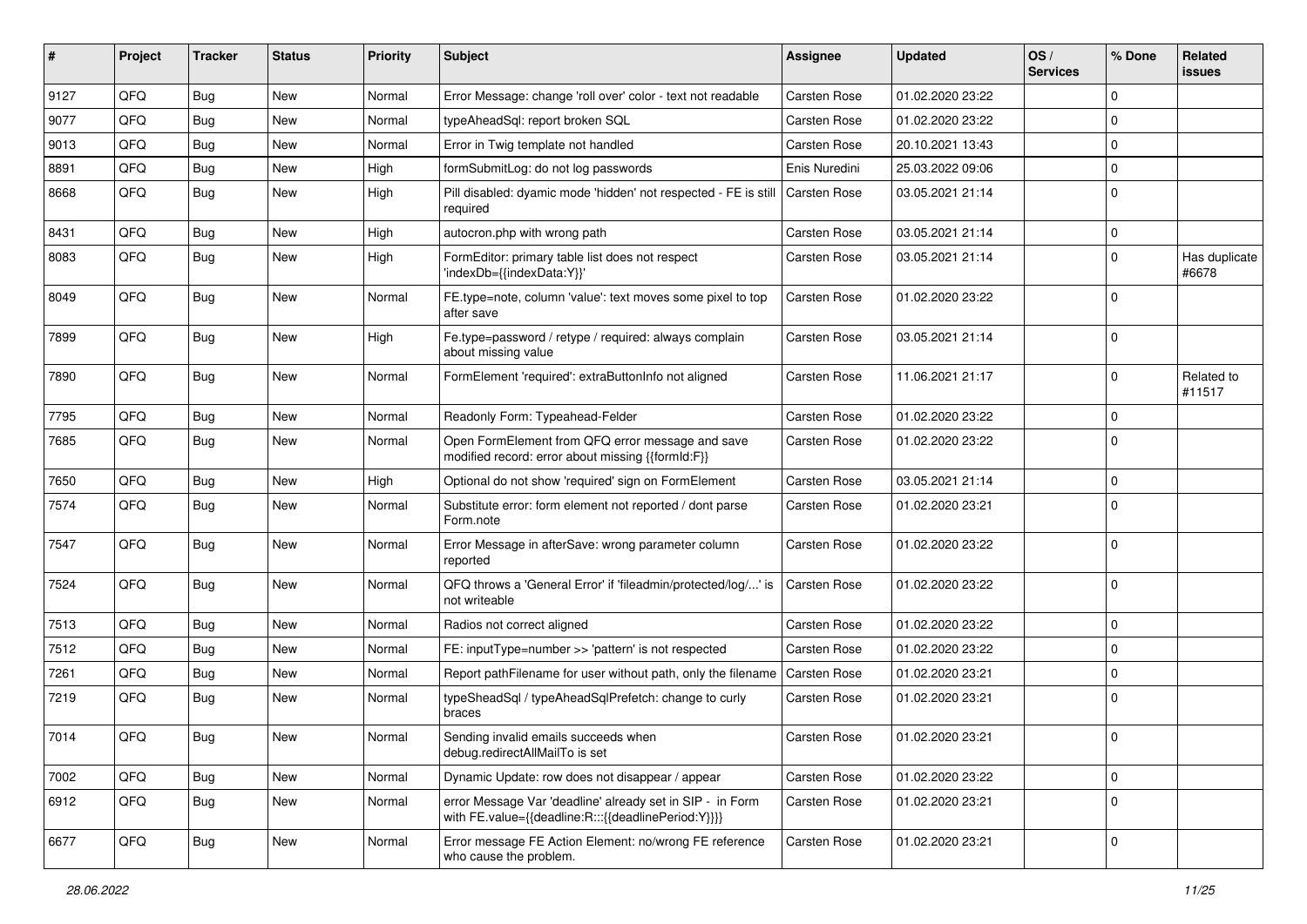| #     | Project | <b>Tracker</b> | <b>Status</b> | <b>Priority</b> | <b>Subject</b>                                                                   | Assignee            | <b>Updated</b>   | OS/<br><b>Services</b> | % Done       | Related<br>issues                                                      |
|-------|---------|----------------|---------------|-----------------|----------------------------------------------------------------------------------|---------------------|------------------|------------------------|--------------|------------------------------------------------------------------------|
| 6483  | QFQ     | Bug            | New           | Normal          | R Store funktioniert nicht bei 'Report Notation' im FE                           | Carsten Rose        | 01.02.2020 23:21 |                        | $\mathbf 0$  |                                                                        |
| 6462  | QFQ     | <b>Bug</b>     | New           | Normal          | File Upload: Nutzlose Fehlermeldung wenn Datei zu gross                          | Carsten Rose        | 01.02.2020 23:21 |                        | $\mathbf 0$  | Related to<br>#6139                                                    |
| 5576  | QFQ     | <b>Bug</b>     | New           | Normal          | Using MySQL 'DROP' requires privilege - wich is not really<br>necessary.         | Carsten Rose        | 01.02.2020 23:21 |                        | $\mathbf{0}$ |                                                                        |
| 5559  | QFQ     | Bug            | New           | Normal          | FE.type = Upload: 'accept' might contain variables                               | Carsten Rose        | 11.05.2020 21:23 |                        | $\mathbf 0$  |                                                                        |
| 5459  | QFQ     | <b>Bug</b>     | New           | High            | Multi DB: spread system tables between 'QFQ' and<br>'Data'-DB                    | Carsten Rose        | 03.05.2021 21:14 |                        | $\mathbf 0$  | Related to<br>#4720                                                    |
| 5305  | QFQ     | Bug            | New           | Normal          | Upload FormElement: nicht disabled by readonly Form                              | Carsten Rose        | 16.06.2021 13:43 |                        | $\Omega$     | Related to<br>#9347,<br>Related to<br>#9834                            |
| 5221  | QFQ     | <b>Bug</b>     | New           | High            | Download Dialog: Bleibt stehen in FF wenn Datei<br>automatisch gespeichert wird. | Carsten Rose        | 03.05.2021 21:14 |                        | $\mathbf 0$  |                                                                        |
| 4756  | QFQ     | <b>Bug</b>     | New           | Normal          | Form dirty even nothing changes                                                  | <b>Carsten Rose</b> | 11.12.2019 16:16 |                        | $\mathbf 0$  |                                                                        |
| 3547  | QFQ     | Bug            | New           | Normal          | FE of type 'note' causes writing of empty fields.                                | Carsten Rose        | 01.02.2020 23:21 |                        | $\mathbf 0$  |                                                                        |
| 14395 | QFQ     | Support        | New           | Normal          | FormEditor: Virtual table columns                                                | Enis Nuredini       | 21.06.2022 16:09 |                        | $\mathbf 0$  |                                                                        |
| 14371 | QFQ     | Feature        | Priorize      | Normal          | LDAP via REPORT                                                                  | <b>Carsten Rose</b> | 19.06.2022 16:37 |                        | $\mathbf 0$  |                                                                        |
| 14290 | QFQ     | Feature        | Priorize      | Normal          | FormEditor: Show Table Definition                                                | Carsten Rose        | 19.06.2022 16:37 |                        | $\mathbf 0$  |                                                                        |
| 13900 | QFQ     | Feature        | Priorize      | Normal          | Selenium: Check das Cookie/PDF funktioniert                                      | Enis Nuredini       | 25.03.2022 12:45 |                        | $\mathbf 0$  |                                                                        |
| 12504 | QFQ     | Feature        | Priorize      | Normal          | sql.log: report fe.id                                                            | <b>Carsten Rose</b> | 05.05.2021 22:09 |                        | 0            |                                                                        |
| 12503 | QFQ     | Feature        | Priorize      | Normal          | Detect dangerous UPDATE statement with missing WHERE                             | Carsten Rose        | 05.05.2021 22:09 |                        | 0            |                                                                        |
| 12452 | QFQ     | Feature        | Priorize      | Normal          | BaseURL: alsways with '/' at the end                                             | Carsten Rose        | 19.06.2022 13:45 |                        | $\mathbf 0$  | Related to<br>#10782                                                   |
| 11320 | QFQ     | Feature        | Priorize      | Normal          | Typo3 Version 10 support                                                         | Carsten Rose        | 05.05.2021 22:09 |                        | $\mathbf 0$  |                                                                        |
| 10569 | QFQ     | Feature        | Priorize      | Normal          | link _blank more safe                                                            | Enis Nuredini       | 25.03.2022 12:44 |                        | 0            |                                                                        |
| 10015 | QFQ     | Feature        | Priorize      | Normal          | Monospace in Textarea                                                            | Carsten Rose        | 03.02.2020 13:40 |                        | $\mathbf 0$  |                                                                        |
| 10012 | QFQ     | Feature        | Priorize      | Normal          | redirectAllMailTo: {{beEmail:T}}                                                 | Carsten Rose        | 08.05.2021 09:54 |                        | $\mathbf 0$  | Related to<br>#12412,<br>Related to<br>#12413,<br>Related to<br>#10011 |
| 10011 | QFQ     | Feature        | Priorize      | Normal          | Offer new STORE_TYPO3 Variable 'beUser', 'beEmail'                               | Carsten Rose        | 08.05.2021 09:51 |                        | $\mathbf 0$  | Related to<br>#10012,<br>Related to<br>#12511                          |
| 10005 | QFQ     | Feature        | Priorize      | Normal          | Report / special column name:  AS calendar                                       | Carsten Rose        | 03.06.2020 17:28 |                        | $\pmb{0}$    |                                                                        |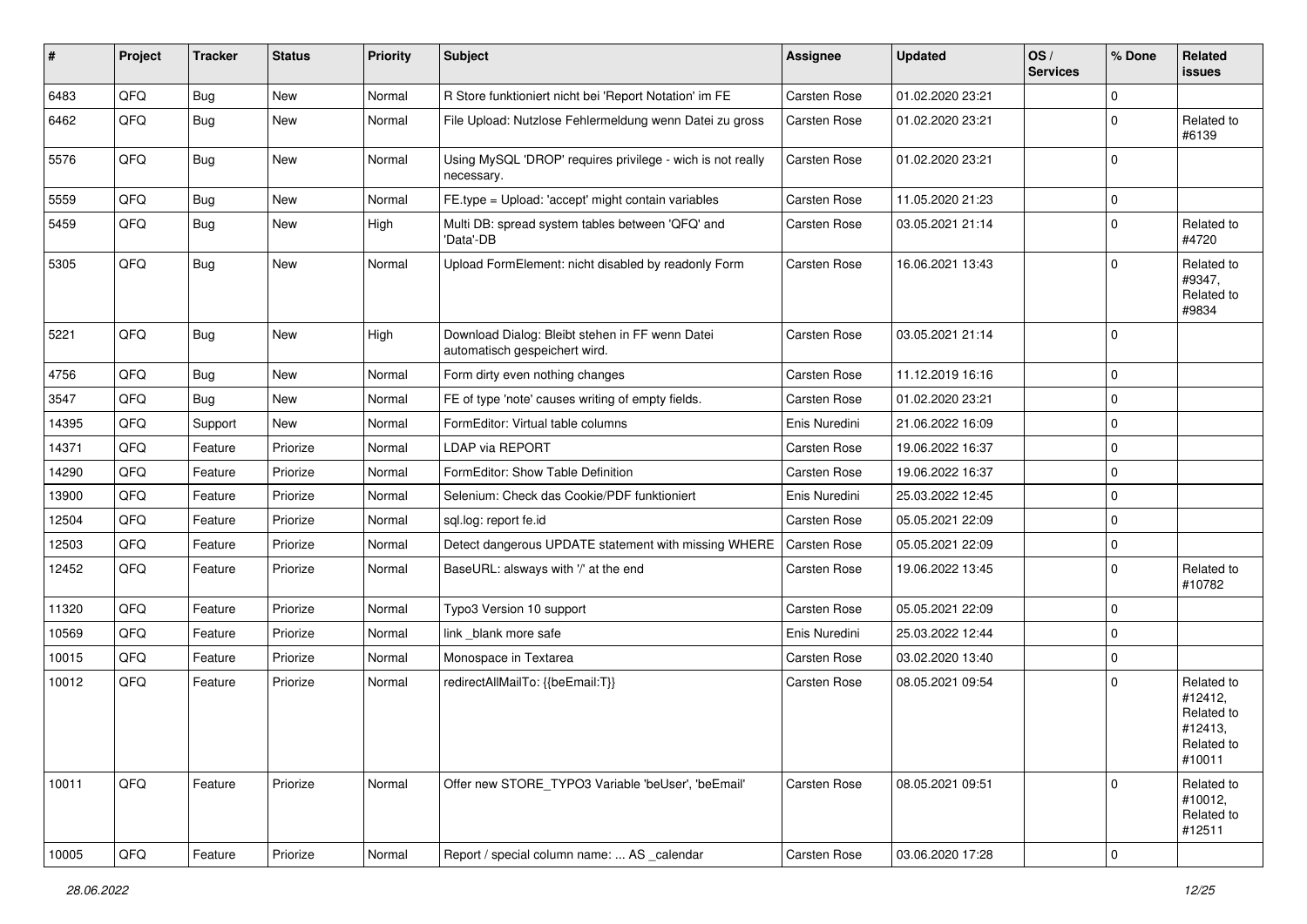| #     | Project | <b>Tracker</b> | <b>Status</b> | <b>Priority</b> | Subject                                                                                             | <b>Assignee</b>     | <b>Updated</b>   | OS/<br><b>Services</b> | % Done      | Related<br>issues                               |
|-------|---------|----------------|---------------|-----------------|-----------------------------------------------------------------------------------------------------|---------------------|------------------|------------------------|-------------|-------------------------------------------------|
| 10003 | QFQ     | Feature        | Priorize      | Normal          | fieldset: stronger visualize group                                                                  | Benjamin Baer       | 12.02.2020 08:13 |                        | $\mathbf 0$ |                                                 |
| 9968  | QFQ     | Feature        | Priorize      | Normal          | Tooltip in Links for Developer                                                                      | Carsten Rose        | 01.02.2020 23:17 |                        | $\mathbf 0$ |                                                 |
| 9928  | QFQ     | Feature        | Priorize      | Normal          | SpecialColumnName: a) Deprecated: ' AS "_+tag " ', b)<br>New: ' AS "_ <tag1><tag2>" '</tag2></tag1> | Carsten Rose        | 01.02.2020 23:17 |                        | $\mathbf 0$ | Related to<br>#9929                             |
| 9900  | QFQ     | Feature        | Priorize      | Normal          | Generic API Call: tt-content record >> JSON                                                         | Carsten Rose        | 01.02.2020 10:13 |                        | $\mathbf 0$ |                                                 |
| 9668  | QFQ     | Feature        | Priorize      | Normal          | Form.mode: rename 'hidden' to 'hide'                                                                | <b>Carsten Rose</b> | 05.05.2021 22:14 |                        | $\mathbf 0$ | Related to<br>#6437                             |
| 9394  | QFQ     | Feature        | Priorize      | Normal          | REST: allow for non numerical ids in get requests                                                   | Carsten Rose        | 05.05.2021 22:10 |                        | 0           |                                                 |
| 9346  | QFQ     | Feature        | Priorize      | Normal          | beforeSave: check if an upload is given                                                             | Carsten Rose        | 11.06.2021 21:18 |                        | $\mathbf 0$ |                                                 |
| 9135  | QFQ     | Feature        | Priorize      | Normal          | Progress Bar generic / replace old hourglass download<br>popup                                      | Benjamin Baer       | 03.01.2022 07:43 |                        | $\mathbf 0$ |                                                 |
| 8963  | QFQ     | Feature        | Priorize      | Normal          | Setting values in a store: flexible way                                                             | Carsten Rose        | 05.05.2021 22:10 |                        | $\mathbf 0$ | Related to<br>#8975                             |
| 8585  | QFQ     | Feature        | Priorize      | Normal          | Enhance Error message for 'unknown form'                                                            | Carsten Rose        | 01.02.2020 10:13 |                        | $\mathbf 0$ |                                                 |
| 8584  | QFQ     | Feature        | Priorize      | Normal          | FE 'Action' - never assign to Container (except Template<br>Group)                                  | Carsten Rose        | 01.02.2020 10:13 |                        | $\mathbf 0$ |                                                 |
| 8277  | QFQ     | Feature        | Priorize      | Normal          | fe.parameter.default=                                                                               | <b>Carsten Rose</b> | 01.02.2020 23:17 |                        | $\mathbf 0$ | Related to<br>#8113                             |
| 8204  | QFQ     | Feature        | Priorize      | High            | Position 'required mark'                                                                            | Carsten Rose        | 16.06.2021 13:44 |                        | $\pmb{0}$   |                                                 |
| 8082  | QFQ     | Feature        | Priorize      | High            | Contact form without saving record                                                                  | Carsten Rose        | 07.12.2021 15:20 |                        | $\mathbf 0$ | Related to<br>#8587,<br><b>Blocks</b><br>#11850 |
| 8044  | QFQ     | Feature        | Priorize      | Normal          | Transaction: a) Form, b) Report                                                                     | Carsten Rose        | 05.05.2021 22:14 |                        | $\mathbf 0$ | Related to<br>#8043                             |
| 8034  | QFQ     | Feature        | Priorize      | Normal          | FormElement 'data': 22.22.2222 should not be accepted                                               | Carsten Rose        | 01.02.2020 10:13 |                        | $\mathbf 0$ |                                                 |
| 7965  | QFQ     | Feature        | Priorize      | Normal          | Input type 'text' with visual format - currency                                                     | Benjamin Baer       | 03.01.2022 07:45 |                        | $\mathbf 0$ |                                                 |
| 7730  | QFQ     | Feature        | Priorize      | Normal          | SELECT Box: title in between                                                                        | Benjamin Baer       | 01.02.2020 23:22 |                        | $\mathbf 0$ |                                                 |
| 7630  | QFQ     | Feature        | Priorize      | Normal          | detailed error message for simple upload                                                            | Carsten Rose        | 01.02.2020 10:13 |                        | $\mathbf 0$ |                                                 |
| 7522  | QFQ     | Feature        | Priorize      | Normal          | Inserting default index.html to folder (Avoid Apache<br>Indexing)                                   | Carsten Rose        | 01.02.2020 10:13 |                        | $\pmb{0}$   |                                                 |
| 7290  | QFQ     | Feature        | Priorize      | Normal          | FormEditor: title as textarea if LEN(title)>60                                                      | Carsten Rose        | 01.02.2020 10:13 |                        | $\pmb{0}$   | Blocked by<br>#7682                             |
| 7217  | QFQ     | Feature        | Priorize      | Normal          | Download: notice User if `_sip=?` is missing                                                        | Carsten Rose        | 01.02.2020 10:13 |                        | $\mathbf 0$ |                                                 |
| 6998  | QFQ     | Feature        | Priorize      | Normal          | Form: with debug=on show column information as tooltip of<br>column label                           | Carsten Rose        | 01.02.2020 10:13 |                        | $\mathbf 0$ |                                                 |
| 6870  | QFQ     | Feature        | Priorize      | Normal          | Click on '_link' triggers an API call                                                               | Benjamin Baer       | 03.01.2022 08:25 |                        | $\pmb{0}$   |                                                 |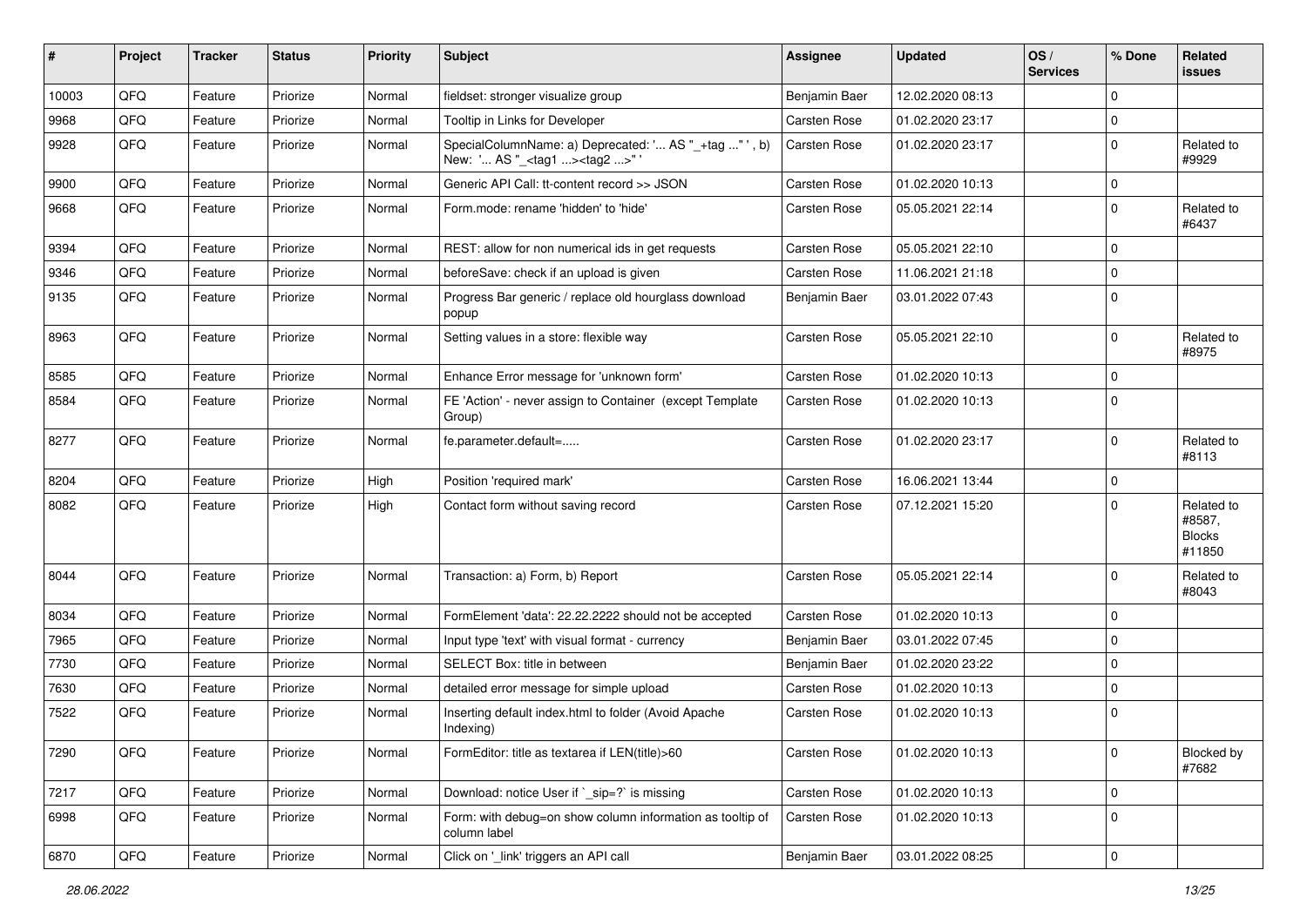| #     | Project | <b>Tracker</b> | <b>Status</b> | <b>Priority</b> | Subject                                                                                                  | <b>Assignee</b>     | <b>Updated</b>   | OS/<br><b>Services</b> | % Done      | Related<br>issues                                                       |
|-------|---------|----------------|---------------|-----------------|----------------------------------------------------------------------------------------------------------|---------------------|------------------|------------------------|-------------|-------------------------------------------------------------------------|
| 6801  | QFQ     | Feature        | Priorize      | Normal          | Fabric: Maximize / FullIscreen                                                                           | Benjamin Baer       | 21.03.2022 09:56 |                        | $\mathbf 0$ |                                                                         |
| 6224  | QFQ     | Feature        | Priorize      | Normal          | Dynamic update: fade in/out fields                                                                       | Benjamin Baer       | 21.03.2022 09:50 |                        | $\mathbf 0$ |                                                                         |
| 5942  | QFQ     | Feature        | Priorize      | Normal          | 'L' and 'type': append to links, generate via '_link' by using<br>'u:' .                                 | Carsten Rose        | 01.02.2020 10:13 |                        | $\mathbf 0$ |                                                                         |
| 5562  | QFQ     | Feature        | Priorize      | Normal          | Drag'n'Drop fuer Uploads                                                                                 | Benjamin Baer       | 21.03.2022 09:52 |                        | $\mathbf 0$ | Related to<br>#9706                                                     |
| 5366  | QFQ     | Feature        | Priorize      | Normal          | Saving with keyboard shortcuts                                                                           | Benjamin Baer       | 21.03.2022 09:47 |                        | $\mathbf 0$ |                                                                         |
| 3867  | QFQ     | Feature        | Priorize      | Normal          | Readonly Formular: Template Groups add/delete<br>ausbeldnen                                              | Carsten Rose        | 05.05.2021 22:12 |                        | $\mathbf 0$ |                                                                         |
| 14283 | QFQ     | Bug            | Priorize      | Normal          | HEIC / HEIF convert doesn't trigger                                                                      | Carsten Rose        | 19.06.2022 16:37 |                        | $\mathbf 0$ |                                                                         |
| 13943 | QFQ     | Bug            | Priorize      | Normal          | unable to find formgroup                                                                                 | Enis Nuredini       | 28.05.2022 11:03 |                        | $\pmb{0}$   |                                                                         |
| 12325 | QFQ     | <b>Bug</b>     | Priorize      | Normal          | MultiDB form.dblndex not working for report syntax                                                       | Carsten Rose        | 07.09.2021 13:37 |                        | $\mathbf 0$ | Related to<br>#12145,<br>Related to<br>#12314                           |
| 9975  | QFQ     | <b>Bug</b>     | Priorize      | Normal          | Dropdown Menu: 'r:3' broken                                                                              | Carsten Rose        | 01.02.2020 10:13 |                        | $\mathbf 0$ |                                                                         |
| 9958  | QFQ     | <b>Bug</b>     | Priorize      | Normal          | Broken subrecord query: no error message                                                                 | Carsten Rose        | 05.02.2021 15:15 |                        | $\mathbf 0$ |                                                                         |
| 9947  | QFQ     | Bug            | Priorize      | Normal          | Unwanted error message if missing 'typeAheadSqlPrefetch'                                                 | Carsten Rose        | 01.02.2020 10:13 |                        | $\mathbf 0$ |                                                                         |
| 9862  | QFQ     | <b>Bug</b>     | Priorize      | Normal          | Failed writing to sql mail qfq.log should throw an exception                                             | Carsten Rose        | 01.02.2020 10:13 |                        | $\pmb{0}$   |                                                                         |
| 9834  | QFQ     | Bug            | Priorize      | Normal          | Input elements with tag 'disabled' are missing on<br>form-submit: server option 'processReadOnly' broken | Carsten Rose        | 07.12.2021 16:43 |                        | $\mathbf 0$ | Related to<br>#9691,<br>Related to<br>#5305, Has<br>duplicate<br>#12331 |
| 9534  | QFQ     | Bug            | Priorize      | Urgent          | FE.type=upload: 'Unknown Mode: ID"                                                                       | Carsten Rose        | 03.05.2021 21:14 |                        | $\mathbf 0$ | Related to<br>#9532                                                     |
| 9173  | QFQ     | <b>Bug</b>     | Priorize      | Urgent          | Stale Record Lock: Firefox                                                                               | Carsten Rose        | 03.05.2021 21:14 |                        | $\mathbf 0$ | Related to<br>#9789                                                     |
| 9121  | QFQ     | <b>Bug</b>     | Priorize      | High            | sip links have r and __dbIndexData set                                                                   | Carsten Rose        | 12.06.2021 10:41 |                        | $\mathbf 0$ |                                                                         |
| 8037  | QFQ     | <b>Bug</b>     | Priorize      | Normal          | FE.type=upload (advanced mode): {{slaveld:V}} missing<br>during dynamic update                           | <b>Carsten Rose</b> | 01.02.2020 10:13 |                        | $\mathbf 0$ |                                                                         |
| 7656  | QFQ     | <b>Bug</b>     | Priorize      | Normal          | FE with required, 'pattern' and 'extraButtonLock': always<br>complain about missing value                | Carsten Rose        | 01.02.2020 10:13 |                        | 0           |                                                                         |
| 7616  | QFQ     | <b>Bug</b>     | Priorize      | Normal          | Selectlist with Enum & Dynamic Update                                                                    | Carsten Rose        | 01.02.2020 10:13 |                        | $\mathbf 0$ |                                                                         |
| 6574  | QFQ     | <b>Bug</b>     | Priorize      | Normal          | qfq.log: Fehlermeldung wurde angezeigt, aber nicht geloggt                                               | Carsten Rose        | 01.02.2020 10:13 |                        | $\pmb{0}$   |                                                                         |
| 6566  | QFQ     | <b>Bug</b>     | Priorize      | Normal          | Link Function 'delete': provided parameter missing on page<br>reload                                     | Benjamin Baer       | 03.01.2022 08:08 |                        | 0           |                                                                         |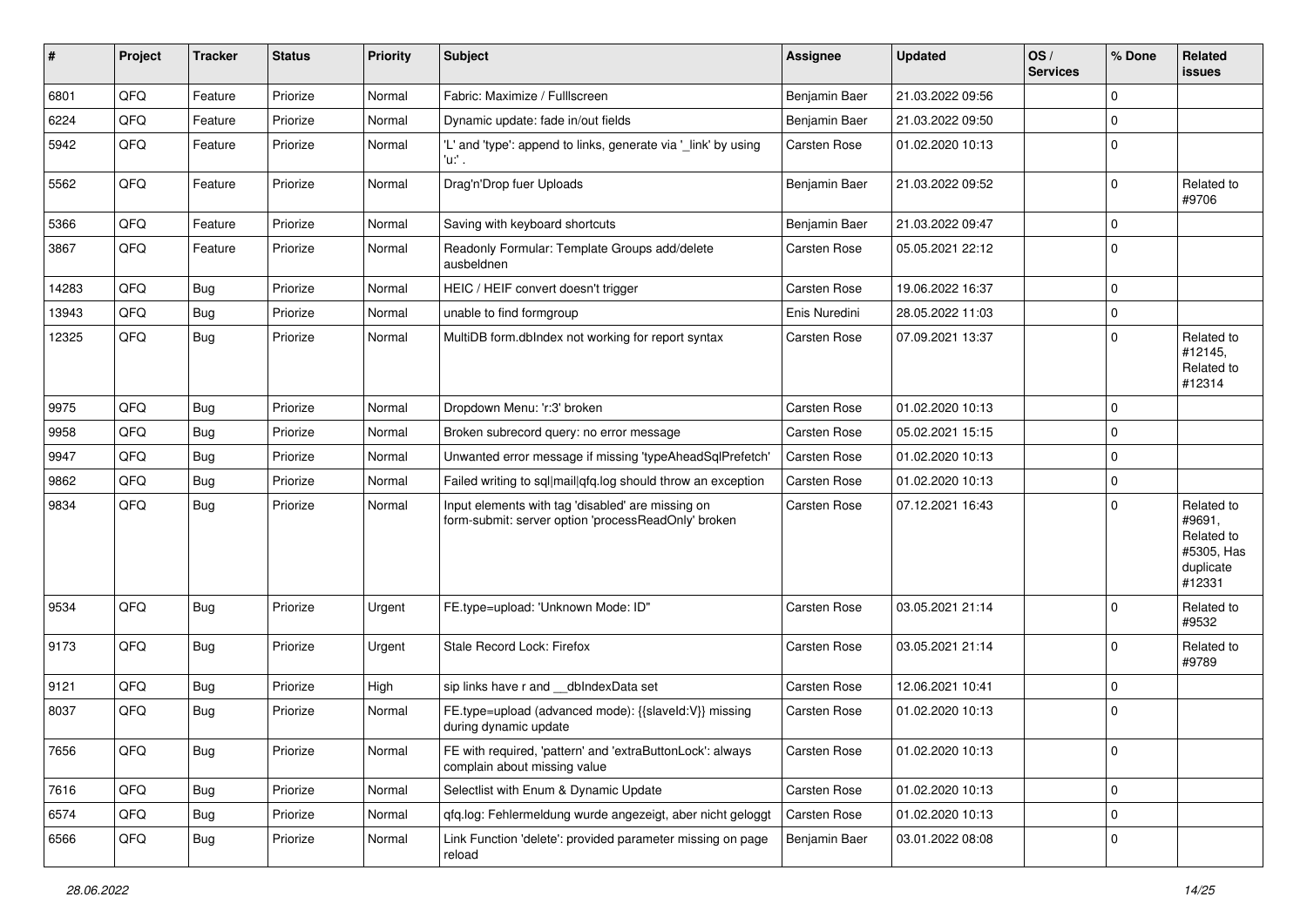| $\vert$ # | Project | <b>Tracker</b> | <b>Status</b> | Priority | <b>Subject</b>                                                                                      | <b>Assignee</b> | <b>Updated</b>   | OS/<br><b>Services</b> | % Done      | Related<br><b>issues</b>                                                                                                                                              |
|-----------|---------|----------------|---------------|----------|-----------------------------------------------------------------------------------------------------|-----------------|------------------|------------------------|-------------|-----------------------------------------------------------------------------------------------------------------------------------------------------------------------|
| 6140      | QFQ     | Bug            | Priorize      | Normal   | QFQ DnD Sort: Locked fields                                                                         | Benjamin Baer   | 21.03.2022 09:56 |                        | $\mathbf 0$ |                                                                                                                                                                       |
| 6116      | QFQ     | <b>Bug</b>     | Priorize      | High     | value of checkbox not saved                                                                         | Carsten Rose    | 07.12.2021 17:19 |                        | $\pmb{0}$   |                                                                                                                                                                       |
| 4457      | QFQ     | <b>Bug</b>     | Priorize      | Normal   | typeahead: pressing return to select an item, saves the form<br>and closes the form.                | Benjamin Baer   | 03.01.2022 08:01 |                        | 0           | Related to<br>#4398                                                                                                                                                   |
| 3782      | QFQ     | <b>Bug</b>     | Priorize      | Normal   | Bei fehlerhafter Eingabe (z.B. Datum) sollte das erwartete<br>Format angezeigt werden               | Carsten Rose    | 01.02.2020 10:13 |                        | $\mathbf 0$ |                                                                                                                                                                       |
| 2665      | QFQ     | <b>Bug</b>     | Priorize      | Normal   | Dynamic Update funktioniert nicht, wenn beim<br>entsprechenden FormElement eine size angegeben ist. | Benjamin Baer   | 03.01.2022 08:12 |                        | 30          |                                                                                                                                                                       |
| 14320     | QFQ     | Feature        | ToDo          | Normal   | Allow specific HTML Tags and Attributes: general, TinyMCE                                           | Enis Nuredini   | 17.06.2022 10:44 |                        | $\mathbf 0$ | Related to<br>#12664,<br>Related to<br>#12039,<br>Related to<br>#11702,<br>Related to<br>#7239,<br>Related to<br>#3708,<br>Related to<br>#3646,<br>Related to<br>#880 |
| 12262     | QFQ     | Feature        | ToDo          | Normal   | Form buttons on top: more customable                                                                | Enis Nuredini   | 17.06.2022 10:44 |                        | $\mathbf 0$ | Related to<br>#13945, Has<br>duplicate<br>#4046, Has<br>duplicate<br>#10080                                                                                           |
| 7602      | QFQ     | Feature        | ToDo          | High     | Multi Select: with checkboxes                                                                       | Benjamin Baer   | 22.03.2022 09:07 |                        | 0           |                                                                                                                                                                       |
| 14303     | QFQ     | Bug            | ToDo          | Normal   | datetime broken with picker                                                                         | Enis Nuredini   | 17.06.2022 09:02 |                        | $\mathbf 0$ | Related to<br>#12630                                                                                                                                                  |
| 13899     | QFQ     | <b>Bug</b>     | ToDo          | Normal   | Selenium: zum laufen bringen                                                                        | Enis Nuredini   | 25.03.2022 10:24 |                        | 0           |                                                                                                                                                                       |
| 12463     | QFQ     | Bug            | ToDo          | High     | QFQ Function: 'function' and 'sql' on same level - output of<br>sql is shown two times.             | Carsten Rose    | 15.12.2021 16:31 |                        | $\mathbf 0$ |                                                                                                                                                                       |
| 12395     | QFQ     | <b>Bug</b>     | ToDo          | High     | QFQ Function: Result two times shown                                                                | Carsten Rose    | 18.02.2022 08:59 |                        | $\mathbf 0$ |                                                                                                                                                                       |
| 13330     | QFQ     | Feature        | In Progress   | Normal   | Multi Form: Upload                                                                                  | Carsten Rose    | 07.11.2021 12:40 |                        | 50          | Related to<br>#9706                                                                                                                                                   |
| 12630     | QFG     | Feature        | In Progress   | Normal   | Input: date[time]: min / max values                                                                 | Enis Nuredini   | 20.06.2022 18:31 |                        | 0           | Related to<br>#10096,<br>Related to<br>#14302,<br>Related to<br>#14303                                                                                                |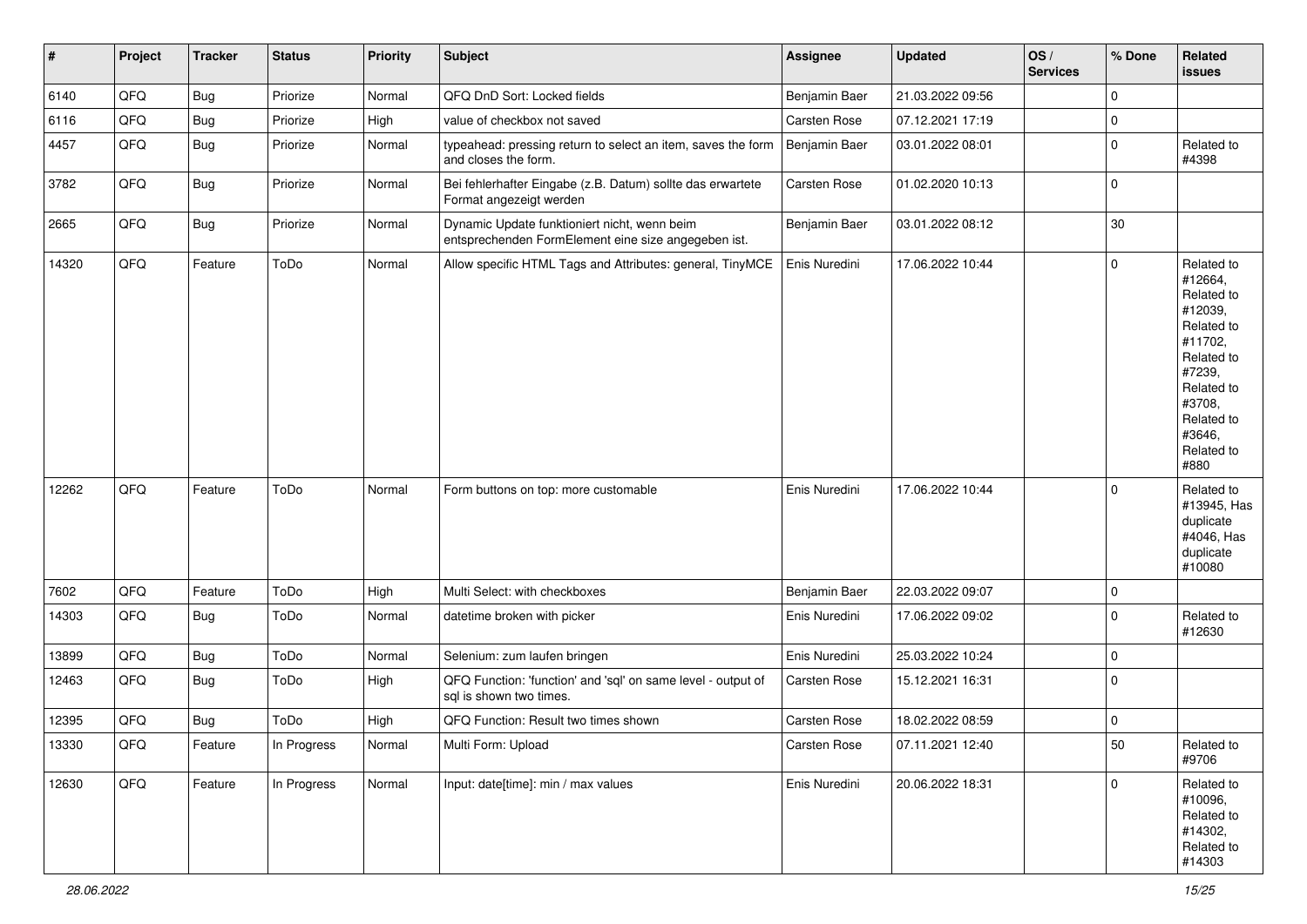| #     | Project | <b>Tracker</b> | <b>Status</b> | Priority | <b>Subject</b>                                   | Assignee       | <b>Updated</b>   | OS/<br><b>Services</b> | % Done   | Related<br>issues                                                                                                              |
|-------|---------|----------------|---------------|----------|--------------------------------------------------|----------------|------------------|------------------------|----------|--------------------------------------------------------------------------------------------------------------------------------|
| 12440 | QFQ     | Feature        | In Progress   | Normal   | Typo3 V10 upgrade (durchfuehren und testen)      | Carsten Rose   | 21.03.2022 09:53 |                        | 50       | Related to<br>#12357,<br>Related to<br>#12067,<br>Related to<br>#10661                                                         |
| 12439 | QFQ     | Feature        | In Progress   | Normal   | TinyMCE Paste from Word & Character Count/Limit  | Carsten Rose   | 05.05.2021 22:15 |                        | 0        |                                                                                                                                |
| 11980 | QFQ     | Feature        | In Progress   | Normal   | protected verzeichnis MUSS geschützt werden      | Carsten Rose   | 07.09.2021 13:30 |                        | $\Omega$ |                                                                                                                                |
| 11076 | QFQ     | Feature        | In Progress   | Normal   | SELECT  AS _websocket                            | Carsten Rose   | 30.08.2020 17:49 |                        | 0        |                                                                                                                                |
| 10793 | QFQ     | Feature        | In Progress   | Normal   | <b>Update NPM Packages</b>                       | Carsten Rose   | 07.09.2021 13:25 |                        | 30       |                                                                                                                                |
| 10443 | QFQ     | Feature        | In Progress   | Normal   | Konzept_api / _live                              | Carsten Rose   | 07.05.2020 09:39 |                        | $\Omega$ |                                                                                                                                |
| 9517  | QFQ     | Feature        | In Progress   | High     | Input multiple tags with typeahead               | Carsten Rose   | 03.05.2021 21:14 |                        | 40       | Related to<br>#10150                                                                                                           |
| 6250  | QFQ     | Feature        | In Progress   | Normal   | Enhance layout: a) Subrecord, b) Subrecord-Title | Carsten Rose   | 01.02.2020 23:22 |                        | 0        | Related to<br>#5391                                                                                                            |
| 5695  | QFQ     | Feature        | In Progress   | Normal   | Multiform                                        | Carsten Rose   | 02.01.2021 18:38 |                        | 0        |                                                                                                                                |
| 4194  | QFQ     | Feature        | In Progress   | Normal   | Bootstrap 4 ist jetzt offiziel                   |                | 03.05.2021 20:47 |                        | 0        | Related to<br>#10114                                                                                                           |
| 14323 | QFQ     | <b>Bug</b>     | In Progress   | Normal   | Report: render=both single - no impact           | Carsten Rose   | 19.06.2022 18:31 |                        | $\Omega$ |                                                                                                                                |
| 14175 | QFQ     | Bug            | In Progress   | Normal   | Opening a form with no QFQ Session cookie fails  | Carsten Rose   | 03.06.2022 10:40 |                        | 0        |                                                                                                                                |
| 12508 | QFQ     | <b>Bug</b>     | In Progress   | High     | qfq Form: sendMail                               | Karin Niffeler | 19.03.2022 17:48 |                        | 0        |                                                                                                                                |
| 11517 | QFQ     | <b>Bug</b>     | In Progress   | Normal   | extraButtonInfo Broken for multiple FormElements | Carsten Rose   | 12.05.2022 13:12 |                        | 0        | Related to<br>#7890,<br>Related to<br>#3811, Has<br>duplicate<br>#10905, Has<br>duplicate<br>#10553, Has<br>duplicate<br>#6779 |
| 10661 | QFQ     | <b>Bug</b>     | In Progress   | Normal   | Typo3 Warnungen                                  | Carsten Rose   | 07.09.2021 13:23 |                        | 0        | Related to<br>#12440                                                                                                           |
| 9789  | QFQ     | Bug            | In Progress   | High     | Record Lock: release to early on 'leave page'    | Carsten Rose   | 10.01.2022 09:25 |                        | 100      | Related to<br>#10081,<br>Related to<br>#9173,<br>Related to<br>#8702                                                           |
| 9691  | QFQ     | <b>Bug</b>     | In Progress   | Normal   | Checkbox: dynamic update > readonly              | Carsten Rose   | 01.02.2020 23:22 |                        | 50       | Related to<br>#9834                                                                                                            |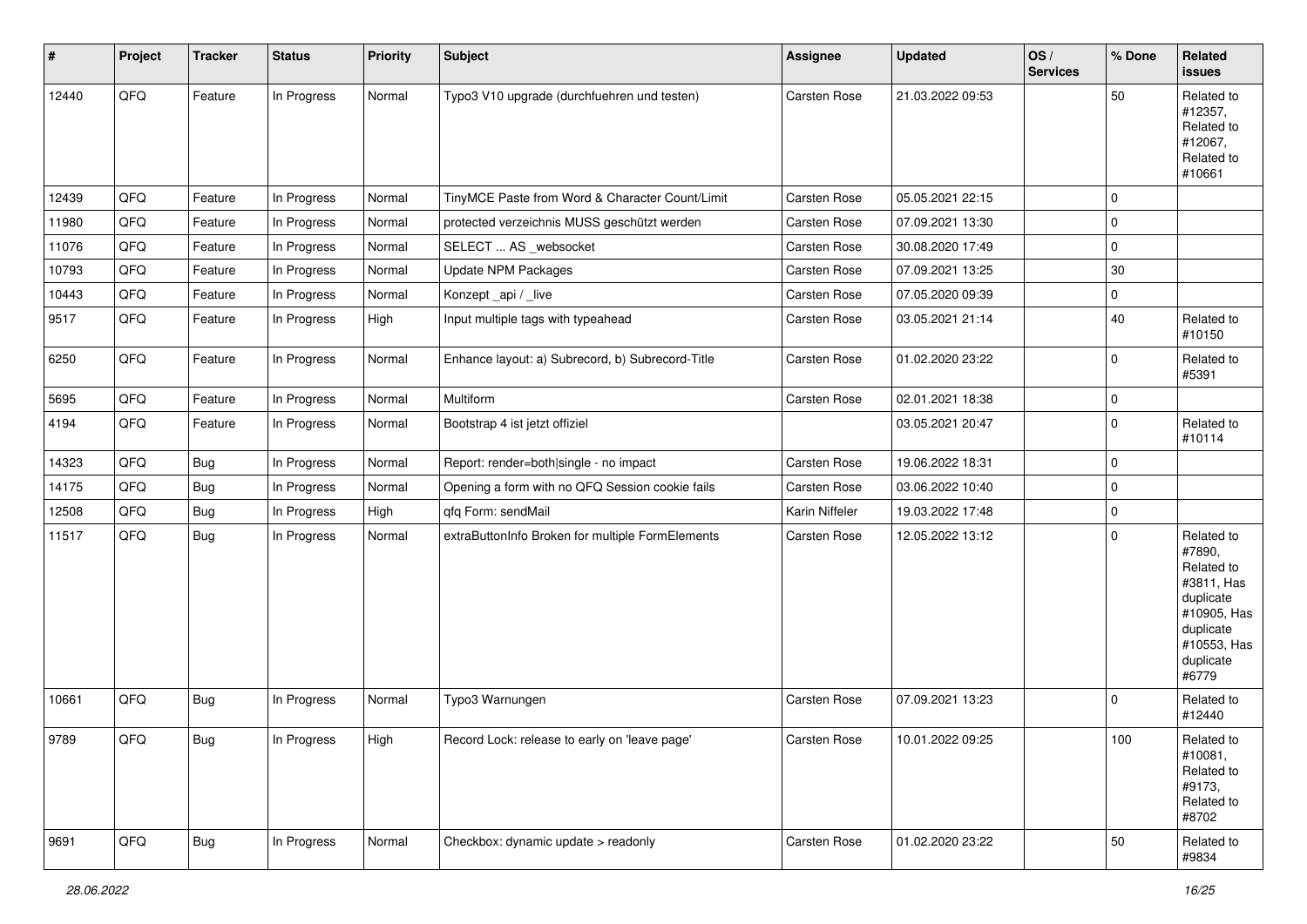| #     | Project | <b>Tracker</b> | <b>Status</b>              | <b>Priority</b> | <b>Subject</b>                                                                       | <b>Assignee</b>     | <b>Updated</b>   | OS/<br><b>Services</b> | % Done      | Related<br>issues                                                     |
|-------|---------|----------------|----------------------------|-----------------|--------------------------------------------------------------------------------------|---------------------|------------------|------------------------|-------------|-----------------------------------------------------------------------|
| 13566 | QFQ     | Feature        | Ready to sync<br>(develop) | Normal          | Delete config-example.gfg.php file                                                   | <b>Carsten Rose</b> | 23.12.2021 09:25 |                        | $\Omega$    |                                                                       |
| 13572 | QFQ     | Feature        | Feedback                   | Normal          | Form Load: misleading error message on trying to load non<br>existent primary record | Enis Nuredini       | 16.05.2022 23:16 |                        | 100         |                                                                       |
| 12584 | QFQ     | Feature        | Feedback                   | Normal          | T3 v10 migration script: replace alias-patterns (v11)                                | <b>Carsten Rose</b> | 28.05.2022 11:12 |                        | 100         |                                                                       |
| 10782 | QFQ     | Feature        | Feedback                   | Normal          | Tiny MCE: Image Upload                                                               | Enis Nuredini       | 16.05.2022 23:16 |                        | $\mathbf 0$ | Related to<br>#12452                                                  |
| 10124 | QFQ     | Feature        | Feedback                   | Normal          | qfq AAI-Login                                                                        | Karin Niffeler      | 07.05.2020 09:36 |                        | $\mathbf 0$ |                                                                       |
| 9548  | QFQ     | Feature        | Feedback                   | High            | FormElement: Pattern mismatch - optional report only on<br>focus lost                | Benjamin Baer       | 03.05.2021 21:14 |                        | $\mathbf 0$ |                                                                       |
| 9052  | QFQ     | Feature        | Feedback                   | High            | Report: CodeMirror with SQL Syntax Highlight in FE                                   | Enis Nuredini       | 08.06.2022 10:25 |                        | $\mathbf 0$ |                                                                       |
| 5894  | QFQ     | Feature        | Feedback                   | Normal          | Typeahead in Report: show/hide rows dynamically                                      | Carsten Rose        | 18.02.2022 08:50 |                        | $\mathbf 0$ | Related to<br>#5893,<br>Related to<br>#5885                           |
| 13767 | QFQ     | Bug            | Feedback                   | Normal          | date/time-picker: required shows up/down button orange                               | Enis Nuredini       | 16.05.2022 23:16 |                        | $\mathbf 0$ |                                                                       |
| 12546 | QFQ     | Bug            | Feedback                   | Normal          | Branch 'Development' - Unit Tests mit dirty workaround<br>angepasst                  | Carsten Rose        | 19.03.2022 17:48 |                        | $\Omega$    |                                                                       |
| 11630 | QFQ     | Bug            | Feedback                   | High            | Bitte check ob CALL() in 20.11.0 noch so funktioniert wie in<br>20.4.1               | Enis Nuredini       | 28.05.2022 13:45 |                        | $\mathbf 0$ | Related to<br>#11325                                                  |
| 11347 | QFQ     | <b>Bug</b>     | Feedback                   | Normal          | If Bedingungen funktionieren nicht korrekt                                           | Christoph Fuchs     | 21.03.2021 20:37 |                        | $\Omega$    |                                                                       |
| 9898  | QFQ     | <b>Bug</b>     | Feedback                   | Normal          | Formular trotz Timeout gespeichert                                                   | Benjamin Baer       | 01.02.2020 15:56 |                        | $\pmb{0}$   |                                                                       |
| 9535  | QFQ     | Bug            | Feedback                   | Normal          | Report:  AS ' vertical' - column to wide - vertical >> rot45,<br>rot <sub>90</sub>   | Benjamin Baer       | 01.02.2020 15:56 |                        | $\mathbf 0$ |                                                                       |
| 8316  | QFQ     | <b>Bug</b>     | Feedback                   | Normal          | Documentation/Behaviour for Nested Queries and<br>Record-Store confusing             | Nicola Chiapolini   | 20.11.2019 09:14 |                        | $\pmb{0}$   |                                                                       |
| 13608 | QFQ     | Feature        | Some day<br>maybe          | Normal          | Automatic Browser Language Redirect                                                  | Enis Nuredini       | 17.06.2022 08:35 |                        | $\Omega$    |                                                                       |
| 12611 | QFQ     | Feature        | Some day<br>maybe          | Normal          | Refactoring: Bootstrap with Lazy Loading                                             | Carsten Rose        | 08.06.2022 10:37 |                        | $\Omega$    | Related to<br>#12490,<br>Related to<br>#10013,<br>Related to<br>#7732 |
| 12337 | QFQ     | Feature        | Some day<br>maybe          | Normal          | Database.php: better caching                                                         | Carsten Rose        | 16.09.2021 15:10 |                        | $\mathbf 0$ |                                                                       |
| 12315 | QFQ     | Feature        | Some day<br>maybe          | Normal          | Form History (Diffs) / Backups                                                       | Carsten Rose        | 16.09.2021 15:10 |                        | $\Omega$    |                                                                       |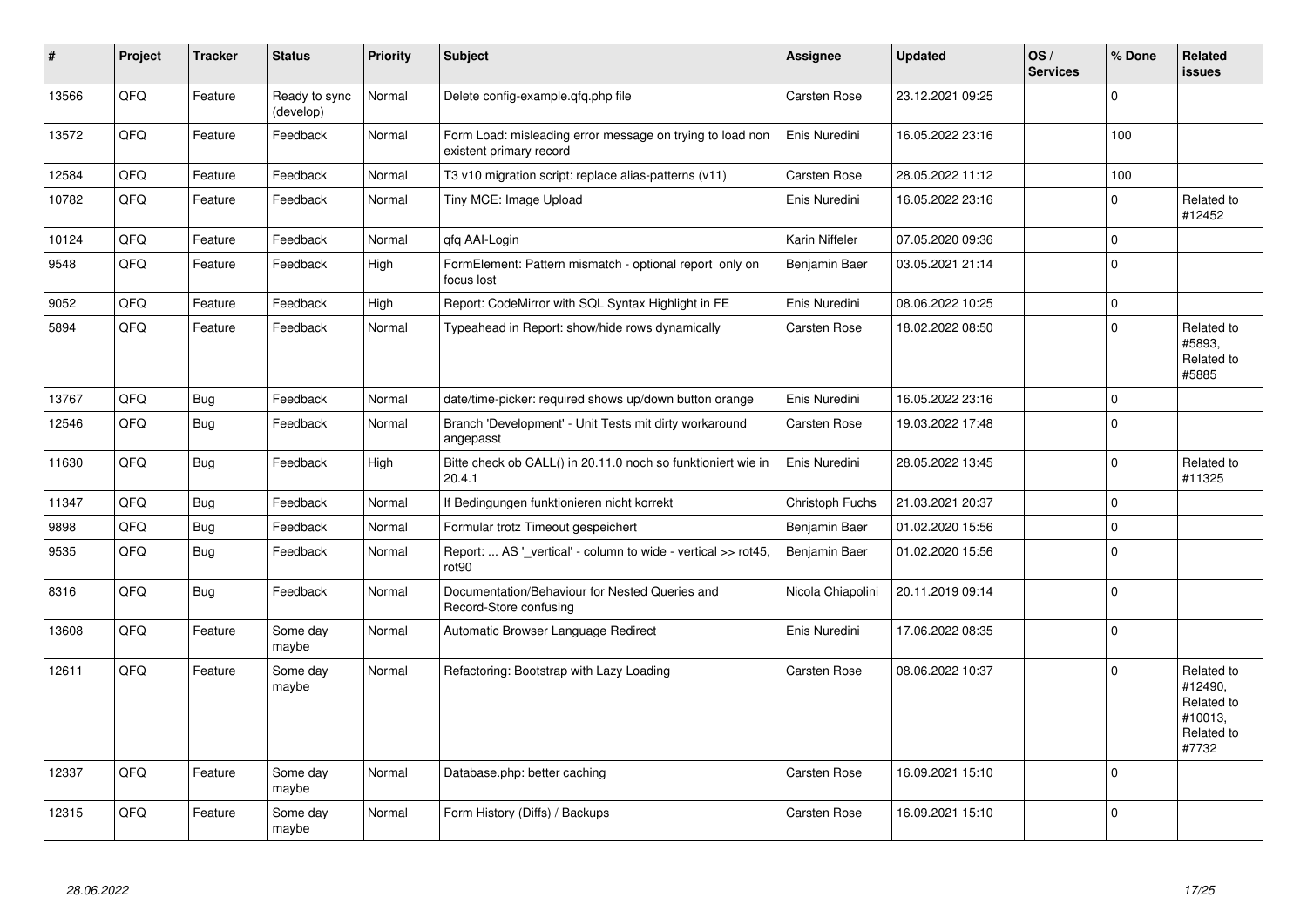| $\vert$ # | <b>Project</b> | <b>Tracker</b> | <b>Status</b>     | <b>Priority</b> | <b>Subject</b>                                     | <b>Assignee</b>     | <b>Updated</b>   | OS/<br><b>Services</b> | % Done      | Related<br><b>issues</b>                                              |
|-----------|----------------|----------------|-------------------|-----------------|----------------------------------------------------|---------------------|------------------|------------------------|-------------|-----------------------------------------------------------------------|
| 11323     | QFQ            | Feature        | Some day<br>maybe | Normal          | Report Frontend Editor Modal + Codemirror          | Carsten Rose        | 16.09.2021 15:10 |                        | $\Omega$    | Related to<br>#11036                                                  |
| 11322     | QFQ            | Feature        | Some day<br>maybe | Normal          | Form Element JSON - (multiline parameter field)    | Carsten Rose        | 16.09.2021 15:10 |                        | $\Omega$    |                                                                       |
| 11217     | QFQ            | Feature        | Some day<br>maybe | Normal          | <b>Extend Script Functionality</b>                 | Carsten Rose        | 16.09.2021 15:10 |                        | $\Omega$    |                                                                       |
| 11036     | QFQ            | Feature        | Some day<br>maybe | Normal          | inline report editor permissions                   | Carsten Rose        | 16.09.2021 15:09 |                        | $\Omega$    | Related to<br>#11323                                                  |
| 10745     | QFQ            | Feature        | Some day<br>maybe | Normal          | Tablesorter Excel Export                           | Carsten Rose        | 16.09.2021 15:09 |                        | $\Omega$    |                                                                       |
| 10738     | QFQ            | Feature        | Some day<br>maybe | Normal          | CORS headers for external API requests             |                     | 10.06.2020 14:00 |                        | $\Omega$    |                                                                       |
| 10716     | QFQ            | Feature        | Some day<br>maybe | Normal          | Business Logic mit Externen Skripten               | Carsten Rose        | 16.09.2021 15:10 |                        | $\Omega$    | Related to<br>#10713,<br>Related to<br>#8217                          |
| 10116     | QFQ            | Feature        | Some dav<br>maybe | Normal          | TypeAhead: Tag - show inside 'input' element       | Carsten Rose        | 16.09.2021 15:09 |                        | $\mathbf 0$ |                                                                       |
| 10095     | QFQ            | Feature        | Some day<br>maybe | Normal          | Generic Gitlab Integration into QFQ                | Carsten Rose        | 16.09.2021 15:10 |                        | $\Omega$    |                                                                       |
| 10013     | QFQ            | Feature        | Some day<br>maybe | Normal          | FE.typ=editor: CodeMirror                          | Carsten Rose        | 08.06.2022 10:37 |                        | $\Omega$    | Related to<br>#12611,<br>Related to<br>#12490,<br>Related to<br>#7732 |
| 9704      | QFQ            | Feature        | Some day<br>maybe | Normal          | Thumbnails Generieren beim Splitten von PDF Files  | <b>Carsten Rose</b> | 11.12.2019 16:01 |                        | $\Omega$    |                                                                       |
| 9579      | QFQ            | Feature        | Some day<br>maybe | Normal          | Multiform with Process Row                         | Carsten Rose        | 11.12.2019 16:01 |                        | $\mathbf 0$ |                                                                       |
| 9130      | QFQ            | Feature        | Some day<br>maybe | Normal          | tablesorter: Automatic Row numbering / Zeilenummer | Benjamin Baer       | 01.02.2020 23:22 |                        | $\Omega$    |                                                                       |
| 8894      | QFQ            | Feature        | Some day<br>maybe | Normal          | Documentation Tags Usable in QFQ Application       | Carsten Rose        | 11.12.2019 16:01 |                        | $\Omega$    |                                                                       |
| 8892      | QFQ            | Feature        | Some day<br>maybe | Normal          | Display and Edit SQL Comments in Form Editor       | Carsten Rose        | 11.12.2019 16:01 |                        | $\Omega$    |                                                                       |
| 8586      | QFQ            | Feature        | Some day<br>maybe | Normal          | QFQ: Enhance Error message for 'record not found'  | Carsten Rose        | 16.09.2021 15:10 |                        | $\Omega$    |                                                                       |
| 8522      | QFQ            | Feature        | Some day<br>maybe | Normal          | build QFQ - npm warnings                           | Benjamin Baer       | 01.02.2020 23:19 |                        | 50          |                                                                       |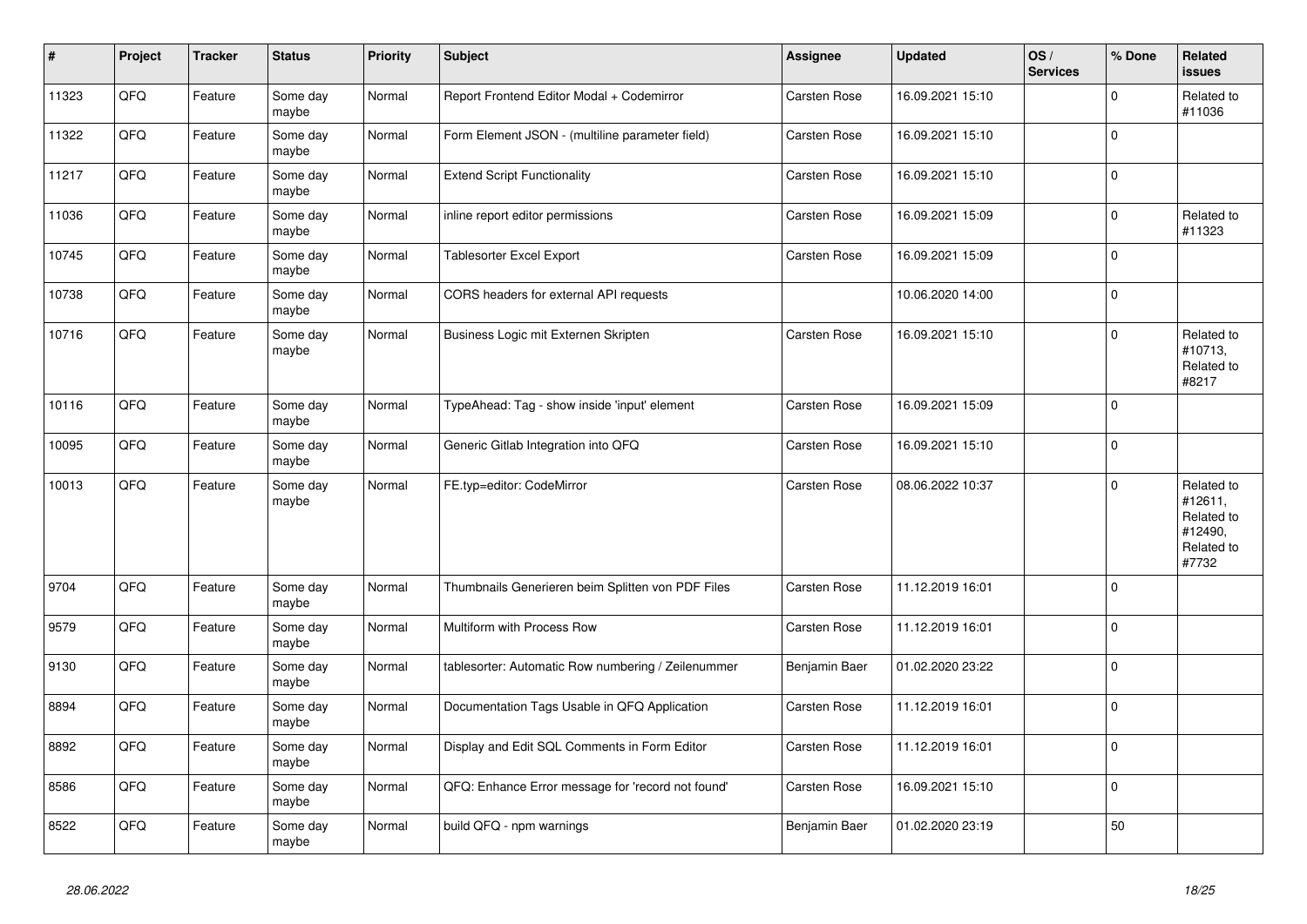| $\sharp$ | Project | <b>Tracker</b> | <b>Status</b>     | <b>Priority</b> | <b>Subject</b>                                                                                 | <b>Assignee</b> | <b>Updated</b>   | OS/<br><b>Services</b> | % Done      | Related<br>issues                                                      |
|----------|---------|----------------|-------------------|-----------------|------------------------------------------------------------------------------------------------|-----------------|------------------|------------------------|-------------|------------------------------------------------------------------------|
| 8520     | QFQ     | Feature        | Some day<br>maybe | Normal          | Bring QFQ to Composer                                                                          | Carsten Rose    | 16.09.2021 15:10 |                        | $\mathbf 0$ |                                                                        |
| 8101     | QFQ     | Feature        | Some day<br>maybe | Normal          | Password hash: support further hashing methods                                                 | Carsten Rose    | 16.09.2021 15:10 |                        | $\mathbf 0$ |                                                                        |
| 8056     | QFQ     | Feature        | Some day<br>maybe | Normal          | Termin Organisation (Reservation)                                                              |                 | 01.02.2020 23:19 |                        | $\mathbf 0$ | Related to<br>#8658                                                    |
| 7921     | QFQ     | Feature        | Some day<br>maybe | Normal          | Rest API Export: URL kuerzer machen                                                            |                 | 01.02.2020 23:19 |                        | $\mathbf 0$ |                                                                        |
| 7732     | QFQ     | Feature        | Some day<br>maybe | Normal          | Javascript: Lazy Loading der add on libs                                                       | Benjamin Baer   | 08.06.2022 10:38 |                        | $\mathbf 0$ | Related to<br>#12611,<br>Related to<br>#12490,<br>Related to<br>#10013 |
| 7453     | QFQ     | Feature        | Some day<br>maybe | Normal          | import / export forms QFQ                                                                      | Carsten Rose    | 16.09.2021 15:10 |                        | 0           |                                                                        |
| 7452     | QFQ     | Feature        | Some day<br>maybe | Normal          | automate deployment new QFQ version                                                            | Carsten Rose    | 16.09.2021 15:10 |                        | $\mathbf 0$ |                                                                        |
| 7336     | QFQ     | Feature        | Some day<br>maybe | Normal          | PDF Upload: disallow PDFs with specific Meta information                                       | Carsten Rose    | 11.12.2019 16:01 |                        | $\mathbf 0$ |                                                                        |
| 7278     | QFQ     | Feature        | Some day<br>maybe | Normal          | Form: Wert vordefinieren der immer gesetzt wird                                                |                 | 02.05.2021 09:27 |                        | $\mathbf 0$ |                                                                        |
| 7229     | QFQ     | Feature        | Some day<br>maybe | Normal          | New FormElement.type: Button                                                                   |                 | 01.02.2021 12:32 |                        | $\mathbf 0$ |                                                                        |
| 7108     | QFQ     | Feature        | Some day<br>maybe | Normal          | QFQ Wrap Elements                                                                              |                 | 11.12.2019 16:01 |                        | $\mathbf 0$ |                                                                        |
| 7107     | QFQ     | Feature        | Some day<br>maybe | Normal          | Showcase Registration Tool: Anmeldung / Administration :<br>Liste Anmeldungen / Emaileinaldung | Carsten Rose    | 11.12.2019 16:01 |                        | $\mathbf 0$ |                                                                        |
| 7106     | QFQ     | Feature        | Some day<br>maybe | Normal          | Beispiel Nummerierung von Rows in Report                                                       |                 | 11.12.2019 16:01 |                        | $\mathbf 0$ |                                                                        |
| 7105     | QFQ     | Feature        | Some day<br>maybe | Normal          | Beispiel wie man in einer zweiten Tabelle speichert.                                           |                 | 11.12.2019 16:01 |                        | 0           |                                                                        |
| 7104     | QFQ     | Feature        | Some day<br>maybe | Normal          | Manual: hint about escaping if '\r' appears in mail body                                       |                 | 11.12.2019 16:01 |                        | $\mathbf 0$ |                                                                        |
| 7100     | QFQ     | Feature        | Some day<br>maybe | Normal          | Download: log access, max downloads, time limit                                                |                 | 01.02.2020 23:19 |                        | $\pmb{0}$   |                                                                        |
| 6992     | QFQ     | Feature        | Some day<br>maybe | Normal          | DB exception: Syntax Highlight                                                                 |                 | 11.12.2019 16:01 |                        | 0           | Related to<br>#5450                                                    |
| 6972     | QFG     | Feature        | Some day<br>maybe | Normal          | Fabric Clipboard / cross browser tab                                                           | Benjamin Baer   | 01.02.2020 23:21 |                        | $\mathbf 0$ |                                                                        |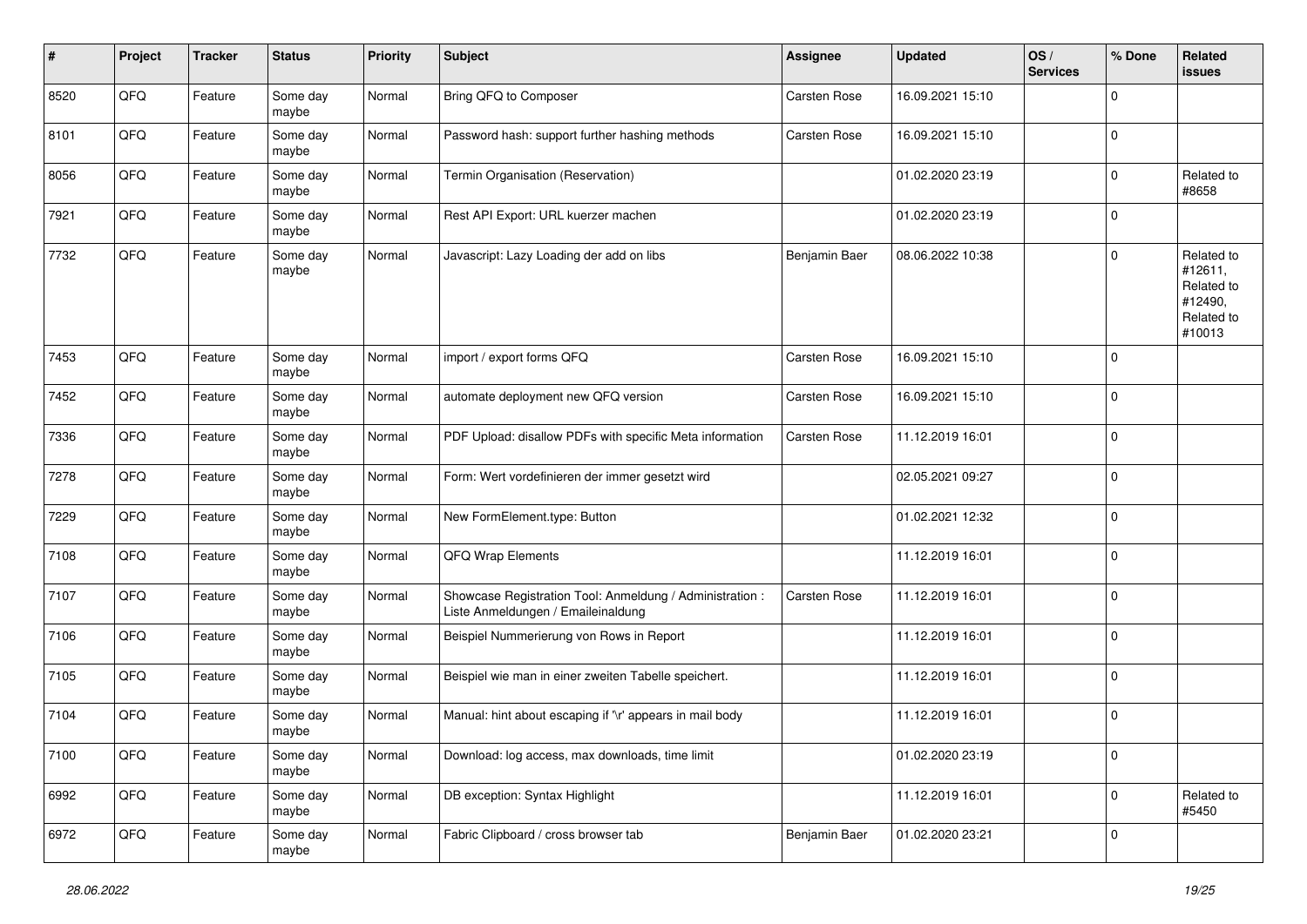| #    | Project | <b>Tracker</b> | <b>Status</b>     | <b>Priority</b> | <b>Subject</b>                                                                    | <b>Assignee</b>     | <b>Updated</b>   | OS/<br><b>Services</b> | % Done      | Related<br>issues                           |
|------|---------|----------------|-------------------|-----------------|-----------------------------------------------------------------------------------|---------------------|------------------|------------------------|-------------|---------------------------------------------|
| 6970 | QFQ     | Feature        | Some day<br>maybe | Normal          | tablesorter: default fuer 'sortReset' aendern von 'Ctrl' zu 'Alt'                 | Benjamin Baer       | 01.02.2020 23:21 |                        | $\Omega$    |                                             |
| 6715 | QFQ     | Feature        | Some day<br>maybe | Normal          | Code-Refactoring: dbArray vereinheitlichen                                        | Carsten Rose        | 11.12.2019 16:02 |                        | $\mathbf 0$ |                                             |
| 6704 | QFQ     | Feature        | Some day<br>maybe | Normal          | Upload Mode: Bilder in Notizen rechts sollen aktuellen<br>Upload repräsentieren.  |                     | 01.02.2020 23:19 |                        | $\mathbf 0$ | Related to<br>#3264                         |
| 6515 | QFQ     | Feature        | Some day<br>maybe | Normal          | Formular: Felder dynamisch ein/ausblenden                                         |                     | 11.12.2019 16:02 |                        | $\mathbf 0$ |                                             |
| 6299 | QFQ     | Feature        | Some day<br>maybe | Normal          | Attack detection: log table with invalid SIP access                               |                     | 11.12.2019 16:02 |                        | $\mathbf 0$ | Related to<br>#3947                         |
| 6288 | QFQ     | Feature        | Some day<br>maybe | Normal          | Best Practice: Erklaeren wie man ein Formular ganz in<br>'weiss' erstellen kann   |                     | 11.12.2019 16:02 |                        | $\mathbf 0$ |                                             |
| 6084 | QFQ     | Feature        | Some day<br>maybe | Normal          | New escape type: 'D' - convert date                                               |                     | 01.02.2020 23:19 |                        | $\mathbf 0$ |                                             |
| 6083 | QFQ     | Feature        | Some day<br>maybe | Normal          | Dynamic Update: Value Check via SQL                                               |                     | 11.12.2019 16:02 |                        | $\mathbf 0$ |                                             |
| 5983 | QFQ     | Feature        | Some day<br>maybe | Normal          | Form Submit (save & update): normalize date/-time FE                              | <b>Carsten Rose</b> | 01.02.2020 23:19 |                        | $\mathbf 0$ |                                             |
| 5923 | QFQ     | Feature        | Some day<br>maybe | Normal          | fillStoreSystemBySqlLate                                                          |                     | 01.02.2020 23:19 |                        | $\mathbf 0$ |                                             |
| 5895 | QFQ     | Feature        | Some day<br>maybe | Normal          | Tutorial: List of all QFQ Features                                                |                     | 01.02.2020 23:19 |                        | $\mathbf 0$ |                                             |
| 5893 | QFQ     | Feature        | Some day<br>maybe | Normal          | Edit on double-click                                                              |                     | 01.02.2020 23:19 |                        | $\mathbf 0$ | Related to<br>#5894                         |
| 5892 | QFQ     | Feature        | Some day<br>maybe | Normal          | QFQ should use T3 API to manipulate FE GROUP<br>membership                        |                     | 01.02.2020 23:20 |                        | $\mathbf 0$ |                                             |
| 5852 | QFQ     | Feature        | Some day<br>maybe | Normal          | Logging: mail.log / sql.log - im FE anzeigen und via AJAX<br>aktualisieren        | <b>Carsten Rose</b> | 01.02.2020 23:19 |                        | $\mathbf 0$ | Related to<br>#5885                         |
| 5851 | QFQ     | Feature        | Some day<br>maybe | Normal          | Queue System implementieren: MQTT, RabbitMQ                                       |                     | 01.02.2020 23:20 |                        | $\mathbf 0$ | Related to<br>#5715                         |
| 5850 | QFQ     | Feature        | Some day<br>maybe | Normal          | Deployment: In QFQ Doc best practice fuer zeitgemaesses<br>Deployment beschreiben |                     | 01.02.2020 23:20 |                        | $\mathbf 0$ |                                             |
| 5805 | QFQ     | Feature        | Some day<br>maybe | Normal          | TypeAHead SQL value instead of key stored                                         |                     | 01.02.2020 23:19 |                        | $\mathbf 0$ | Related to<br>#5444                         |
| 5783 | QFQ     | Feature        | Some day<br>maybe | Normal          | <b>BPMN View/Edit</b>                                                             |                     | 11.12.2019 16:02 |                        | 0           |                                             |
| 5665 | QFG     | Feature        | Some day<br>maybe | Normal          | Versuch das '{{!' nicht mehr noetig ist.                                          | Carsten Rose        | 01.02.2020 23:20 |                        | $\mathbf 0$ | Related to<br>#7432,<br>Related to<br>#7434 |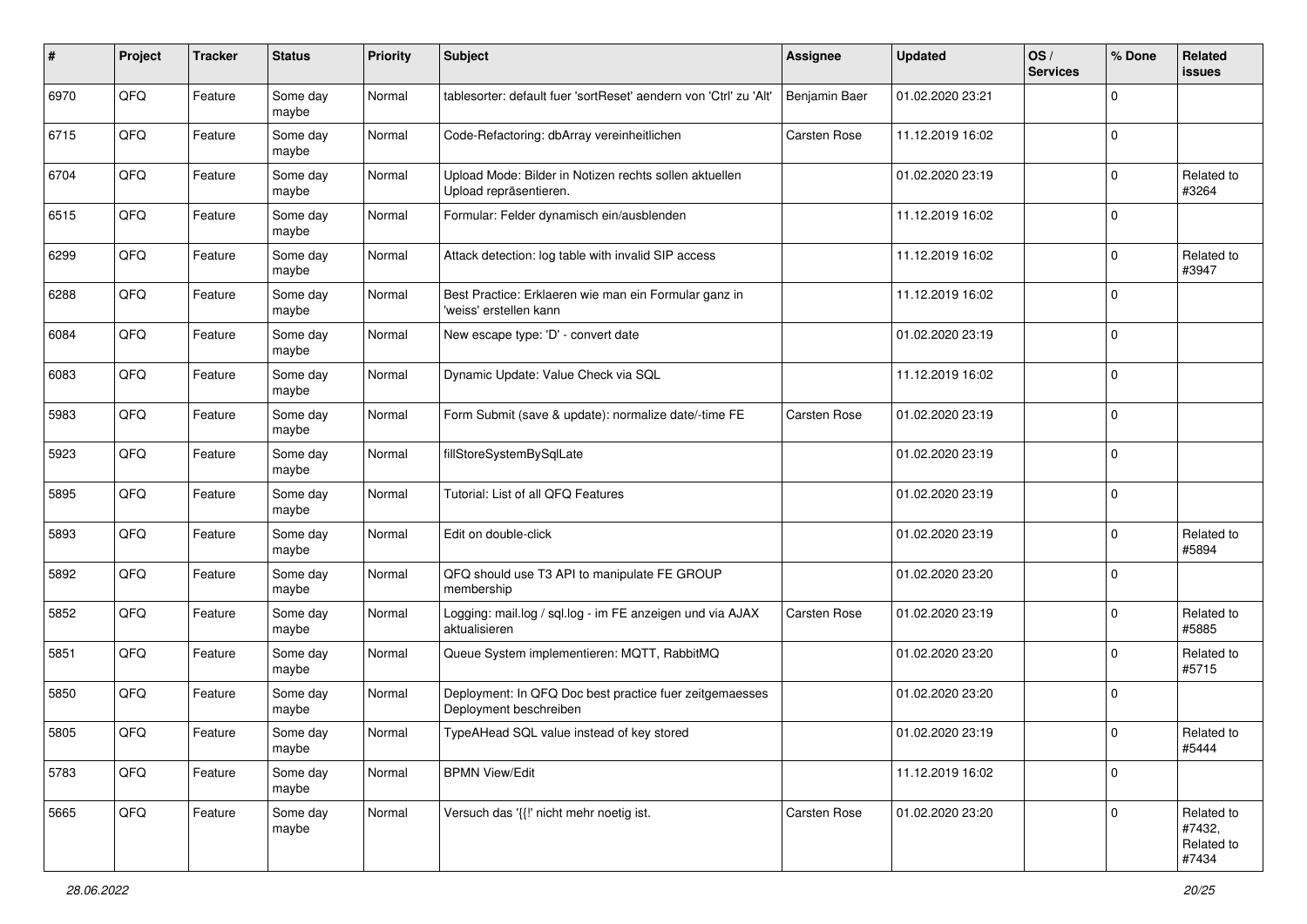| #    | Project | <b>Tracker</b> | <b>Status</b>     | <b>Priority</b> | <b>Subject</b>                                                                   | Assignee            | <b>Updated</b>   | OS/<br><b>Services</b> | % Done      | Related<br><b>issues</b> |
|------|---------|----------------|-------------------|-----------------|----------------------------------------------------------------------------------|---------------------|------------------|------------------------|-------------|--------------------------|
| 5579 | QFQ     | Feature        | Some day<br>maybe | Normal          | Enhance Doc / Presentation: variable type 'link column type'                     | <b>Carsten Rose</b> | 01.02.2020 23:19 |                        | $\Omega$    |                          |
| 5548 | QFQ     | Feature        | Some dav<br>maybe | Normal          | 801 Textfiles/Scriptfiles als Thumbnail                                          | Carsten Rose        | 07.03.2022 16:26 |                        | $\Omega$    |                          |
| 5480 | QFQ     | Feature        | Some day<br>maybe | Normal          | QFQ: Dokumentation mit Screenshots versehen                                      | Carsten Rose        | 01.02.2020 23:20 |                        | $\mathbf 0$ | Related to<br>#9879      |
| 5455 | QFQ     | Feature        | Some day<br>maybe | Normal          | Mail Redirects grld abhaengig                                                    |                     | 01.02.2020 23:20 |                        | $\Omega$    |                          |
| 5452 | QFQ     | Feature        | Some day<br>maybe | Normal          | Thumbnails from PDF: bad quality                                                 |                     | 01.02.2020 23:20 |                        | $\Omega$    |                          |
| 5428 | QFQ     | Feature        | Some dav<br>maybe | Normal          | secure thumbnail: late render on access.                                         | Carsten Rose        | 01.02.2020 23:20 |                        | $\mathbf 0$ |                          |
| 5389 | QFQ     | Feature        | Some day<br>maybe | Normal          | QFQ Design: Multline label / note                                                | Benjamin Baer       | 01.02.2020 23:19 |                        | $\Omega$    |                          |
| 5342 | QFQ     | Feature        | Some day<br>maybe | Normal          | link - with HTML Attributes                                                      |                     | 01.02.2020 23:20 |                        | $\Omega$    | Related to<br>#14077     |
| 5160 | QFQ     | Feature        | Some dav<br>maybe | Normal          | QFQ collaborative / together.js, ShareJS, y-js, collaborative,                   |                     | 11.12.2019 16:02 |                        | $\Omega$    |                          |
| 5132 | QFQ     | Feature        | Some day<br>maybe | Normal          | Error Message sendmail missing attachment: more details                          | Carsten Rose        | 01.02.2020 23:19 |                        | $\Omega$    |                          |
| 5129 | QFQ     | Feature        | Some day<br>maybe | Normal          | Reports: SQL fuer x Achse und y Achse                                            |                     | 11.12.2019 16:02 |                        | $\Omega$    |                          |
| 5024 | QFQ     | Feature        | Some day<br>maybe | Normal          | Fabric: Generate PDF with edits                                                  | Benjamin Baer       | 01.02.2020 23:20 |                        | $\Omega$    | Related to<br>#10704     |
| 4974 | QFQ     | Feature        | Some day<br>maybe | Normal          | Long polling - inform all listening clients of changes                           |                     | 11.12.2019 16:02 |                        | $\Omega$    |                          |
| 4956 | QFQ     | Feature        | Some day<br>maybe | Normal          | Sendmail: Benutzerdefinierte Headers                                             | Carsten Rose        | 11.12.2019 16:02 |                        | $\Omega$    |                          |
| 4872 | QFQ     | Feature        | Some day<br>maybe | Normal          | Fields of Typo3 page available in STORE_TYPO3                                    | Carsten Rose        | 01.02.2020 23:19 |                        | $\Omega$    |                          |
| 4869 | QFQ     | Feature        | Some day<br>maybe | Normal          | Dynamic Update (show, hide, readonly?, required?) for<br>Template Group Elements | Carsten Rose        | 01.02.2020 23:19 |                        | $\Omega$    | Related to<br>#4865      |
| 4839 | QFQ     | Feature        | Some day<br>maybe | Normal          | qfq-handle in <head> Abschnitt</head>                                            | Carsten Rose        | 11.12.2019 16:02 |                        | $\Omega$    |                          |
| 4816 | QFQ     | Feature        | Some day<br>maybe | Normal          | Templates for QFQ Reports (Tables, Radios, )                                     |                     | 01.02.2020 23:20 |                        | $\Omega$    |                          |
| 4757 | QFQ     | Feature        | Some day<br>maybe | Normal          | Test subrecord: download links ok? Links ok?                                     | Carsten Rose        | 01.02.2020 23:20 |                        | $\Omega$    |                          |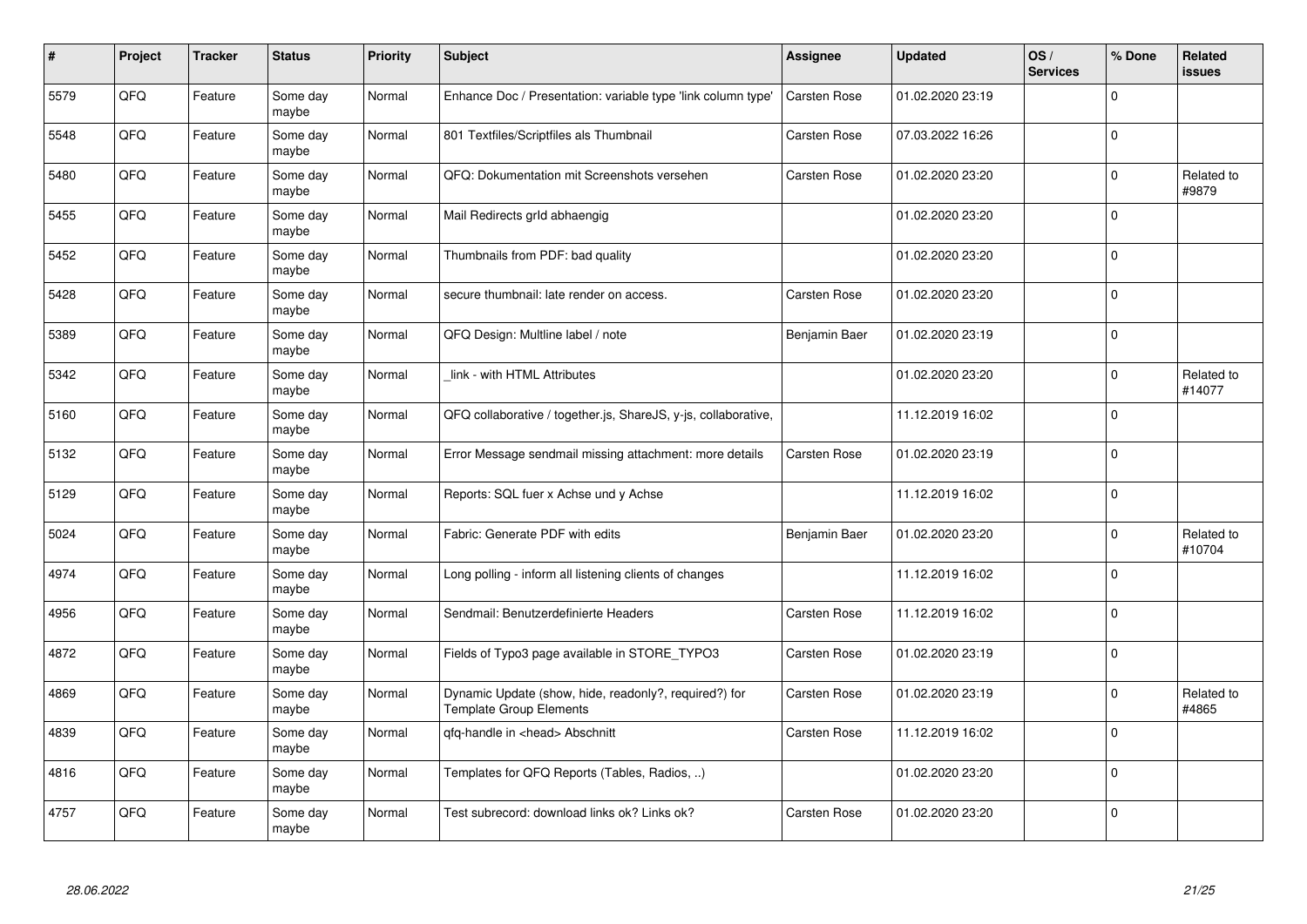| #    | Project | <b>Tracker</b> | <b>Status</b>     | <b>Priority</b> | <b>Subject</b>                                                                                                                                                | Assignee            | <b>Updated</b>   | OS/<br><b>Services</b> | % Done      | Related<br><b>issues</b>                    |
|------|---------|----------------|-------------------|-----------------|---------------------------------------------------------------------------------------------------------------------------------------------------------------|---------------------|------------------|------------------------|-------------|---------------------------------------------|
| 4719 | QFQ     | Feature        | Some day<br>maybe | Normal          | Custom Message in Client in case of 'Browser tab close,<br>modification will be lost'                                                                         |                     | 01.02.2020 23:20 |                        | $\Omega$    |                                             |
| 4652 | QFQ     | Feature        | Some day<br>maybe | Normal          | UZH CD: Weiterleitung auf benutzerdefinierte 403/404 Seite                                                                                                    | <b>Carsten Rose</b> | 01.02.2020 23:20 |                        | $\mathbf 0$ |                                             |
| 4650 | QFQ     | Feature        | Some day<br>maybe | Normal          | Convert html to doc/rtf                                                                                                                                       | Carsten Rose        | 01.02.2020 23:20 |                        | $\mathbf 0$ | Related to<br>#10704                        |
| 4640 | QFQ     | Feature        | Some day<br>maybe | Normal          | Rename System Forms                                                                                                                                           |                     | 01.02.2020 23:20 |                        | $\mathbf 0$ |                                             |
| 4627 | QFQ     | Feature        | Some day<br>maybe | Normal          | dbupdate: all tables - check 'create', 'modified' if it is possible<br>to change to default 'CURRENT_TIMESTAMP' and modified<br>'ON UPDATE CURRENT_TIMESTAMP' |                     | 01.02.2020 23:20 |                        | $\mathbf 0$ |                                             |
| 4626 | QFQ     | Feature        | Some day<br>maybe | Normal          | Mobile View: 'classBody=qfq-form-right' makes no sense                                                                                                        |                     | 01.02.2020 23:20 |                        | $\mathbf 0$ |                                             |
| 4606 | QFQ     | Feature        | Some day<br>maybe | Normal          | link: qualifier to render bootstrap button                                                                                                                    | Carsten Rose        | 01.02.2020 23:19 |                        | $\mathbf 0$ |                                             |
| 4551 | QFQ     | Feature        | Some day<br>maybe | Normal          | Set 'pills' via dynamicUpdate to show/hide/disabled                                                                                                           |                     | 01.02.2020 23:20 |                        | $\mathbf 0$ | Related to<br>#3752                         |
| 4536 | QFQ     | Feature        | Some day<br>maybe | Normal          | FE upload: problem with delete if mutliple uploads an<br>FE.name="                                                                                            |                     | 01.02.2020 23:20 |                        | $\mathbf 0$ |                                             |
| 4446 | QFQ     | Feature        | Some day<br>maybe | Normal          | New FE get same feldContainerId as last modifed FE                                                                                                            |                     | 01.02.2020 23:20 |                        | $\mathbf 0$ |                                             |
| 4445 | QFQ     | Feature        | Some day<br>maybe | Normal          | template group: Option to simulate fieldset                                                                                                                   |                     | 28.06.2021 14:11 |                        | $\mathbf 0$ |                                             |
| 4444 | QFQ     | Feature        | Some day<br>maybe | Normal          | FE.type=upload: detect mime type                                                                                                                              |                     | 11.12.2019 16:02 |                        | $\mathbf 0$ | Related to<br>#4303                         |
| 4443 | QFQ     | Feature        | Some day<br>maybe | Normal          | Form: multiple secondary tables                                                                                                                               |                     | 01.02.2020 23:20 |                        | $\mathbf 0$ |                                             |
| 4442 | QFQ     | Feature        | Some day<br>maybe | Normal          | Special Column Name: _link - new symbol G (Glyph) to<br>choose any available symbol                                                                           |                     | 11.12.2019 16:02 |                        | $\mathbf 0$ |                                             |
| 4440 | QFQ     | Feature        | Some day<br>maybe | Normal          | Manual.rst: explain how to. expand PHP Session to 4h                                                                                                          |                     | 11.12.2019 16:02 |                        | $\mathbf 0$ |                                             |
| 4439 | QFQ     | Feature        | Some day<br>maybe | Normal          | Log: report all actions fired by an FE Element, incl. the<br>original directive (slaveld, sqllnsert, )                                                        |                     | 01.02.2020 23:20 |                        | $\mathbf 0$ | Related to<br>#4432,<br>Related to<br>#5458 |
| 4435 | QFQ     | Feature        | Some day<br>maybe | Normal          | Report: striptags - specify allowed tags                                                                                                                      |                     | 01.02.2020 23:20 |                        | $\pmb{0}$   |                                             |
| 4433 | QFQ     | Feature        | Some day<br>maybe | Normal          | Log when SIP will be destroyed by QFQ for any (security)<br>reason                                                                                            |                     | 01.02.2020 23:20 |                        | $\mathbf 0$ | Related to<br>#4432,<br>Related to<br>#5458 |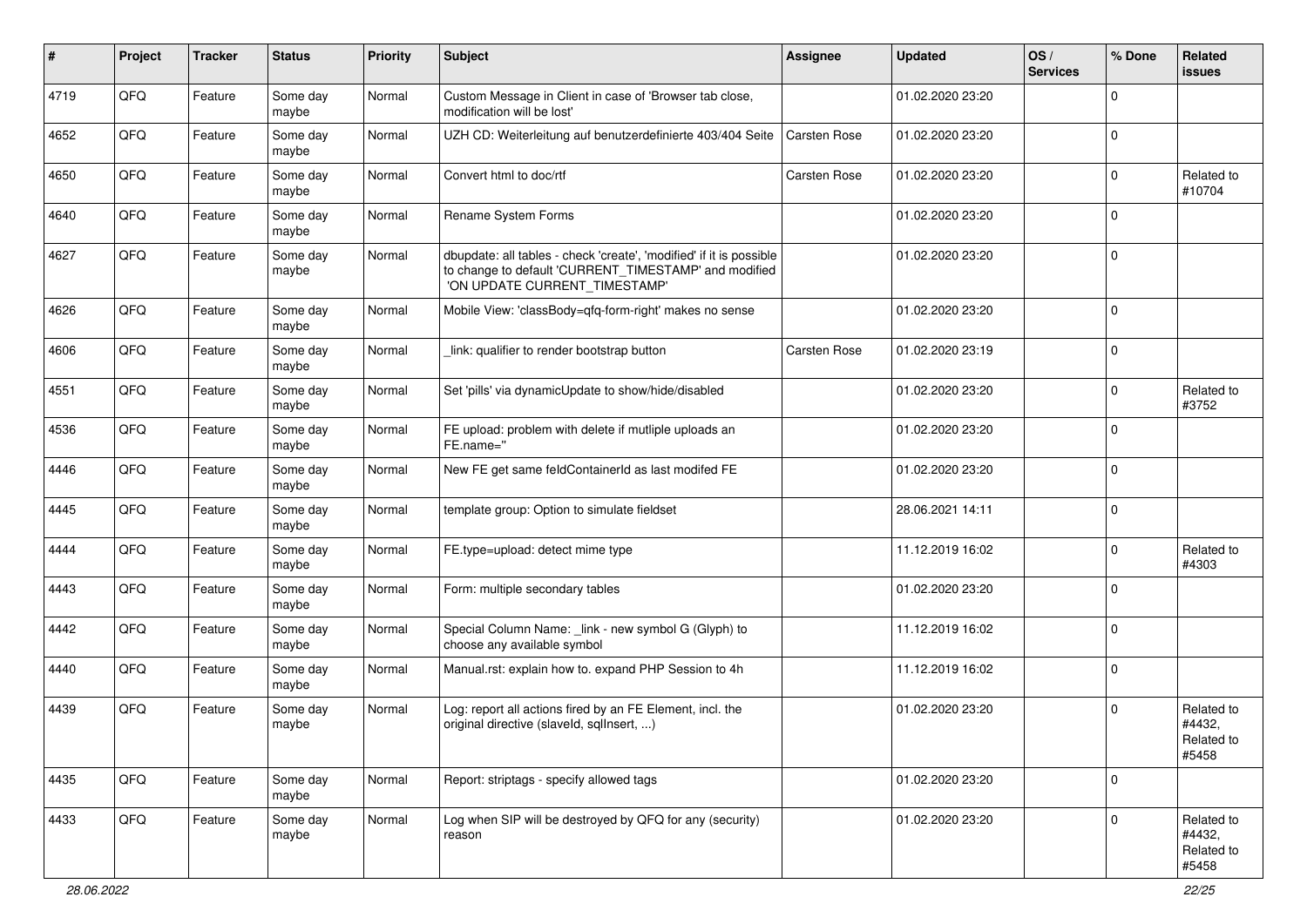| #    | Project | <b>Tracker</b> | <b>Status</b>     | <b>Priority</b> | <b>Subject</b>                                                                                                          | <b>Assignee</b>     | <b>Updated</b>   | OS/<br><b>Services</b> | % Done      | Related<br><b>issues</b>                    |
|------|---------|----------------|-------------------|-----------------|-------------------------------------------------------------------------------------------------------------------------|---------------------|------------------|------------------------|-------------|---------------------------------------------|
| 4420 | QFQ     | Feature        | Some day<br>maybe | Normal          | Client: Local Storage - store the changes of a form, local in<br>the browser.                                           | Benjamin Baer       | 11.12.2019 16:02 |                        | $\Omega$    |                                             |
| 4365 | QFQ     | Feature        | Some day<br>maybe | Normal          | Multi Language: new way of config                                                                                       | Carsten Rose        | 01.02.2020 23:20 |                        | $\mathbf 0$ |                                             |
| 4349 | QFQ     | Feature        | Some day<br>maybe | Normal          | link download: downloaded external URL to<br>deliver/concatenate - check mimetipe and handle it correctly               | Carsten Rose        | 11.12.2019 16:02 |                        | $\mathbf 0$ |                                             |
| 4343 | QFQ     | Feature        | Some day<br>maybe | Normal          | Link: Classifier to add 'attributes'                                                                                    | Carsten Rose        | 01.02.2020 23:20 |                        | $\mathbf 0$ | Related to<br>#14077                        |
| 4330 | QFQ     | Feature        | Some day<br>maybe | Normal          | Error Message: report missing {{ / }} in sqlUpdate, sqlInsert,<br>sqlDelete, sqlAfter, sqlBefore in FE action elements. | Carsten Rose        | 01.02.2020 23:20 |                        | $\mathbf 0$ |                                             |
| 4259 | QFQ     | Feature        | Some day<br>maybe | Normal          | Instant trigger a cron job                                                                                              | Carsten Rose        | 11.12.2019 16:03 |                        | $\mathbf 0$ |                                             |
| 4258 | QFQ     | Feature        | Some day<br>maybe | High            | <b>System Defaults: Forms</b>                                                                                           | <b>Carsten Rose</b> | 03.05.2021 21:14 |                        | $\mathbf 0$ |                                             |
| 4197 | QFQ     | Feature        | Some day<br>maybe | Normal          | Unit Test fuer JSON Stream von QuickFormQuery.php ><br>doForm()                                                         | Carsten Rose        | 11.12.2019 16:03 |                        | $\mathbf 0$ |                                             |
| 4027 | QFQ     | Feature        | Some day<br>maybe | Normal          | Missing: orange 'check' / 'bullet'                                                                                      |                     | 11.12.2019 16:03 |                        | $\mathbf 0$ |                                             |
| 4026 | QFQ     | Feature        | Some day<br>maybe | Normal          | sglLog.sgl: log number of FE.id                                                                                         | Carsten Rose        | 11.12.2019 16:03 |                        | $\mathbf 0$ | Related to<br>#5458                         |
| 4018 | QFQ     | Feature        | Some day<br>maybe | Normal          | typeahead: solve problem with potential long query<br>parameter                                                         | Carsten Rose        | 11.12.2019 16:03 |                        | $\mathbf 0$ |                                             |
| 3991 | QFQ     | Feature        | Some day<br>maybe | Normal          | report: Columnname '_skipWrap' skips 'fbeg', 'fend'                                                                     | Carsten Rose        | 11.12.2019 16:03 |                        | $\mathbf 0$ |                                             |
| 3990 | QFQ     | Feature        | Some day<br>maybe | High            | custom class definition: add space automatically                                                                        | Carsten Rose        | 03.05.2021 21:14 |                        | $\mathbf 0$ |                                             |
| 3967 | QFQ     | Feature        | Some day<br>maybe | High            | Report: Checkbox, Radio, Dropdown, Input welches ohne<br>Submit funktioniert - 'Inline-Form'                            | <b>Carsten Rose</b> | 03.05.2021 21:14 |                        | $\mathbf 0$ |                                             |
| 3947 | QFQ     | Feature        | Some day<br>maybe | Normal          | Attack detectect: logout current user                                                                                   | Carsten Rose        | 11.12.2019 16:03 |                        | $\Omega$    | Related to<br>#5458.<br>Related to<br>#6299 |
| 3942 | QFQ     | Feature        | Some day<br>maybe | Normal          | Action Elemente: neu generierte IDs via FE weitergeben                                                                  | <b>Carsten Rose</b> | 11.12.2019 16:03 |                        | 0           | Related to<br>#3941                         |
| 3941 | QFQ     | Feature        | Some day<br>maybe | Normal          | sqlAfter: es sollten mehrere moeglich sein                                                                              | Carsten Rose        | 11.12.2019 16:03 |                        | $\mathbf 0$ | Related to<br>#3942                         |
| 3905 | QFQ     | Feature        | Some day<br>maybe | Normal          | Documentation: Best Practice anhand eines Online<br>Bewerbungstools                                                     | Carsten Rose        | 11.12.2019 16:03 |                        | $\mathbf 0$ |                                             |
| 3900 | QFG     | Feature        | Some day<br>maybe | Normal          | Extend documentation of 'Copy / Paste'                                                                                  | Carsten Rose        | 11.12.2019 16:03 |                        | $\mathbf 0$ | Related to<br>#3899                         |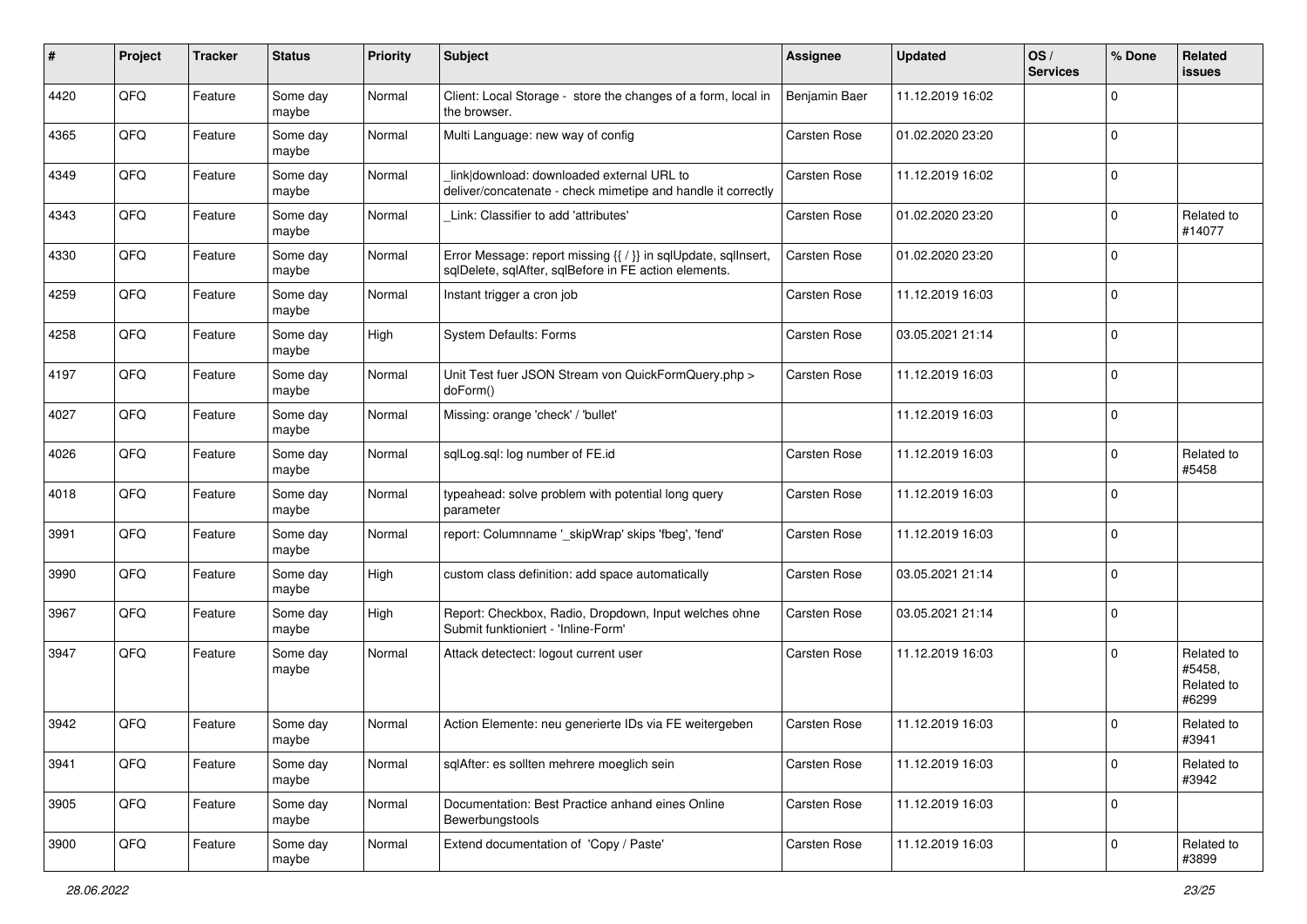| #    | Project | <b>Tracker</b> | <b>Status</b>     | <b>Priority</b> | <b>Subject</b>                                                                                                                                           | <b>Assignee</b> | <b>Updated</b>   | OS/<br><b>Services</b> | % Done      | Related<br><b>issues</b> |
|------|---------|----------------|-------------------|-----------------|----------------------------------------------------------------------------------------------------------------------------------------------------------|-----------------|------------------|------------------------|-------------|--------------------------|
| 3880 | QFQ     | Feature        | Some day<br>maybe | Normal          | Form 'Form': anlegen einer Tabelle                                                                                                                       |                 | 14.01.2021 10:12 |                        | $\mathbf 0$ |                          |
| 3879 | QFQ     | Feature        | Some day<br>maybe | Normal          | Form 'FormElement': Beim Feld 'name' rechts in der Notiz<br>einen Link einblenden - a) aktuelle Definition anzeigen, b)<br>Spalte in der Tabelle anlegen |                 | 11.12.2019 16:03 |                        | $\mathbf 0$ |                          |
| 3878 | QFQ     | Feature        | Some day<br>maybe | Normal          | Form 'FormElement': Spalte 'name' typeAhead mit<br>Spaltennamen der Primarytable.                                                                        |                 | 11.12.2019 16:03 |                        | $\mathbf 0$ |                          |
| 3877 | QFQ     | Feature        | Some day<br>maybe | Normal          | FormEditor: die Felder die aktuell nicht gebraucht werden<br>nur auf readonly/disabled setzen (nicht ausblenden > das<br>irritiert.                      | Carsten Rose    | 11.12.2019 16:03 |                        | $\Omega$    |                          |
| 3848 | QFQ     | Feature        | Some dav<br>maybe | High            | Antivirus check fuer Upload files in qfq?                                                                                                                | Carsten Rose    | 03.05.2021 21:14 |                        | $\mathbf 0$ | Related to<br>#4131      |
| 3708 | QFQ     | Feature        | Some dav<br>maybe | Normal          | Form: input - 'specialchars', 'none'  gewisse tags<br>erlauben, andere verbieten                                                                         | Carsten Rose    | 11.12.2019 16:02 |                        | $\mathbf 0$ | Related to<br>#14320     |
| 3692 | QFQ     | Feature        | Some day<br>maybe | Normal          | QFQ Webseite                                                                                                                                             | Benjamin Baer   | 11.12.2019 16:02 |                        | $\Omega$    | Related to<br>#5033      |
| 3677 | QFQ     | Feature        | Some day<br>maybe | Normal          | wkhtmltopdf: FE User access prohibited, if client IP changes<br>\$TYPO3_CONF_VARS[FE][lockIP]                                                            | Carsten Rose    | 11.12.2019 16:02 |                        | $\Omega$    |                          |
| 3666 | QFQ     | Feature        | Some day<br>maybe | Normal          | a) Performance Messung: mysql_real_escape_string() im<br>Vergleich zu str replace(), b) doppeltes Aufrufen von<br>mysql real escape string()             | Carsten Rose    | 11.12.2019 16:02 |                        | $\mathbf 0$ |                          |
| 3646 | QFQ     | Feature        | Some day<br>maybe | Normal          | Moeglichkeit HTML Tags in Reports auszugeben (zu<br>enkodieren: htmlspecialchars)                                                                        |                 | 11.12.2019 16:02 |                        | $\mathbf 0$ | Related to<br>#14320     |
| 3617 | QFQ     | Feature        | Some day<br>maybe | Normal          | Load javascripts at bottom                                                                                                                               |                 | 11.12.2019 16:02 |                        | $\Omega$    |                          |
| 3567 | QFQ     | Feature        | Some day<br>maybe | Low             | 'Save', 'Close', 'New' als FormElement                                                                                                                   |                 | 11.12.2019 16:02 |                        | $\mathbf 0$ |                          |
| 3537 | QFQ     | Feature        | Some day<br>maybe | Low             | SHOW COLUMNS FROM tableName - Extend '{{!'<br>definition                                                                                                 | Carsten Rose    | 11.12.2019 16:02 |                        | $\mathbf 0$ |                          |
| 3495 | QFQ     | Feature        | Some day<br>maybe | Normal          | Predifined Parameter werden nicht in '+' (add new record)<br>SIP gerendert.                                                                              |                 | 11.12.2019 16:02 |                        | $\mathbf 0$ |                          |
| 3458 | QFQ     | Feature        | Some day<br>maybe | Normal          | Display 'Edit Form Element'-Checkbox on form: should<br>depend on FE Group                                                                               | Carsten Rose    | 11.12.2019 16:02 |                        | $\Omega$    | Related to<br>#3447      |
| 3457 | QFQ     | Feature        | Some day<br>maybe | Normal          | LDAP: concat multi values to one single entry                                                                                                            | Carsten Rose    | 11.12.2019 16:02 |                        | $\Omega$    |                          |
| 3415 | QFQ     | Feature        | Some day<br>maybe | Normal          | FE Login Box Templatefile                                                                                                                                | Benjamin Baer   | 11.12.2019 16:02 |                        | $\mathbf 0$ |                          |
| 3402 | QFQ     | Feature        | Some day<br>maybe | Normal          | Syntax Highlighting via CodeMirror                                                                                                                       | Carsten Rose    | 11.12.2019 16:02 |                        | 100         | Related to<br>#3207      |